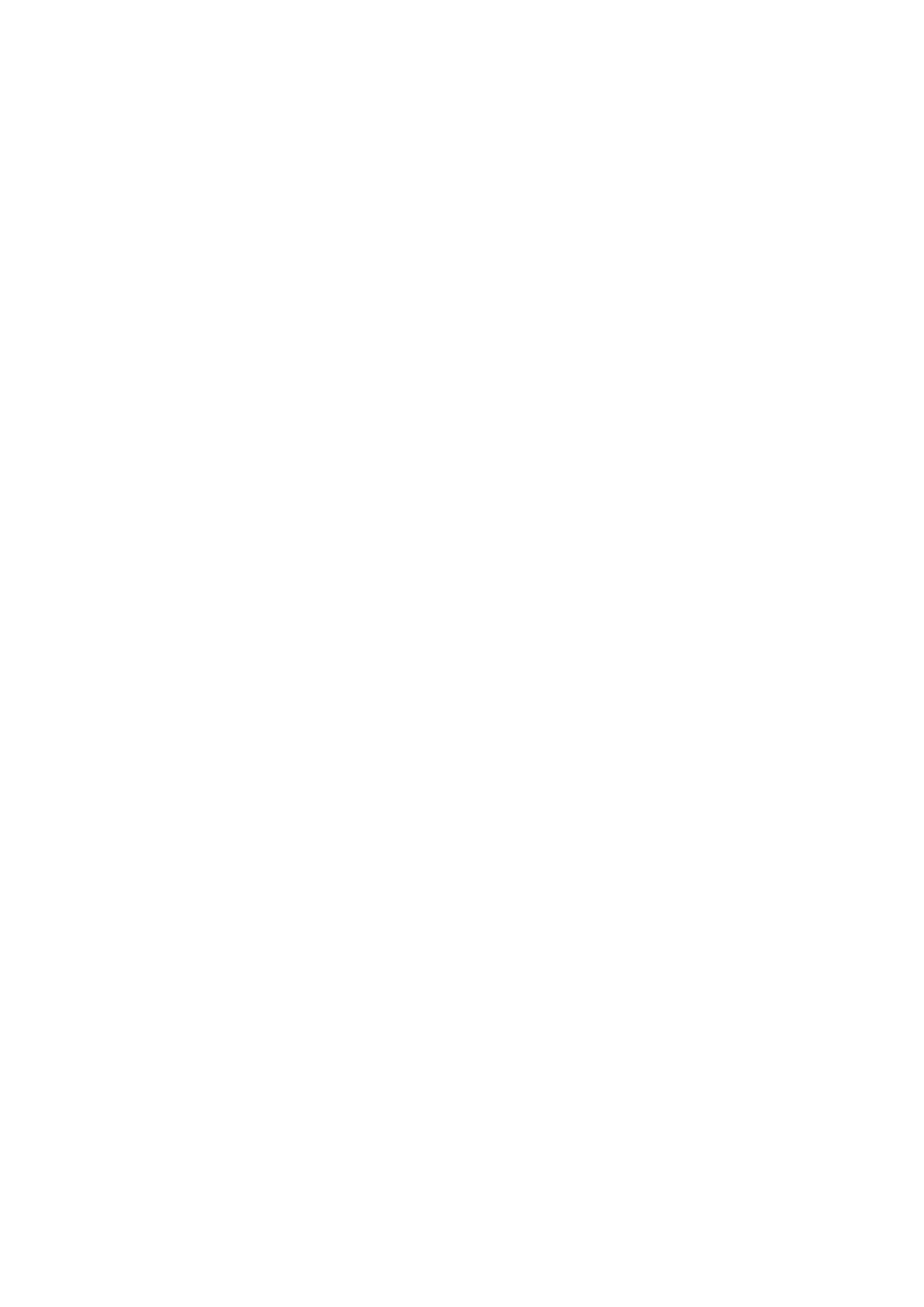# **Contents**

| 1.  |      |                                                                                                                                                                            |  |  |  |
|-----|------|----------------------------------------------------------------------------------------------------------------------------------------------------------------------------|--|--|--|
| 2.  |      |                                                                                                                                                                            |  |  |  |
|     | 2.1  |                                                                                                                                                                            |  |  |  |
| 3.  |      |                                                                                                                                                                            |  |  |  |
|     | 3.1  |                                                                                                                                                                            |  |  |  |
|     | 3.2  |                                                                                                                                                                            |  |  |  |
|     | 3.3  |                                                                                                                                                                            |  |  |  |
| 4.  |      |                                                                                                                                                                            |  |  |  |
| 5.  |      |                                                                                                                                                                            |  |  |  |
| 6.  |      |                                                                                                                                                                            |  |  |  |
| 7.  |      |                                                                                                                                                                            |  |  |  |
| 8.  |      |                                                                                                                                                                            |  |  |  |
|     | 8.1  |                                                                                                                                                                            |  |  |  |
|     | 8.2  |                                                                                                                                                                            |  |  |  |
| 9.  |      |                                                                                                                                                                            |  |  |  |
| 10. |      |                                                                                                                                                                            |  |  |  |
|     | 10.1 |                                                                                                                                                                            |  |  |  |
|     | 10.2 |                                                                                                                                                                            |  |  |  |
|     | 10.3 |                                                                                                                                                                            |  |  |  |
| 11. |      |                                                                                                                                                                            |  |  |  |
|     | 11.1 |                                                                                                                                                                            |  |  |  |
|     | 11.2 |                                                                                                                                                                            |  |  |  |
|     | 11.3 |                                                                                                                                                                            |  |  |  |
|     | 11.4 |                                                                                                                                                                            |  |  |  |
| 12. | 12.1 |                                                                                                                                                                            |  |  |  |
|     | 12.2 | FAO-COAG decision on increasing IPPC funding from FAO Regular Programme 9<br>CPM Chairperson's letters to ministers of contracting parties regarding donations to the IPPC |  |  |  |
|     |      |                                                                                                                                                                            |  |  |  |
| 13  |      |                                                                                                                                                                            |  |  |  |
|     |      |                                                                                                                                                                            |  |  |  |
| 15. |      |                                                                                                                                                                            |  |  |  |
| 16. |      |                                                                                                                                                                            |  |  |  |
| 17. |      |                                                                                                                                                                            |  |  |  |
| 18. |      |                                                                                                                                                                            |  |  |  |
|     |      |                                                                                                                                                                            |  |  |  |
|     |      |                                                                                                                                                                            |  |  |  |
|     |      |                                                                                                                                                                            |  |  |  |
|     |      |                                                                                                                                                                            |  |  |  |
|     |      |                                                                                                                                                                            |  |  |  |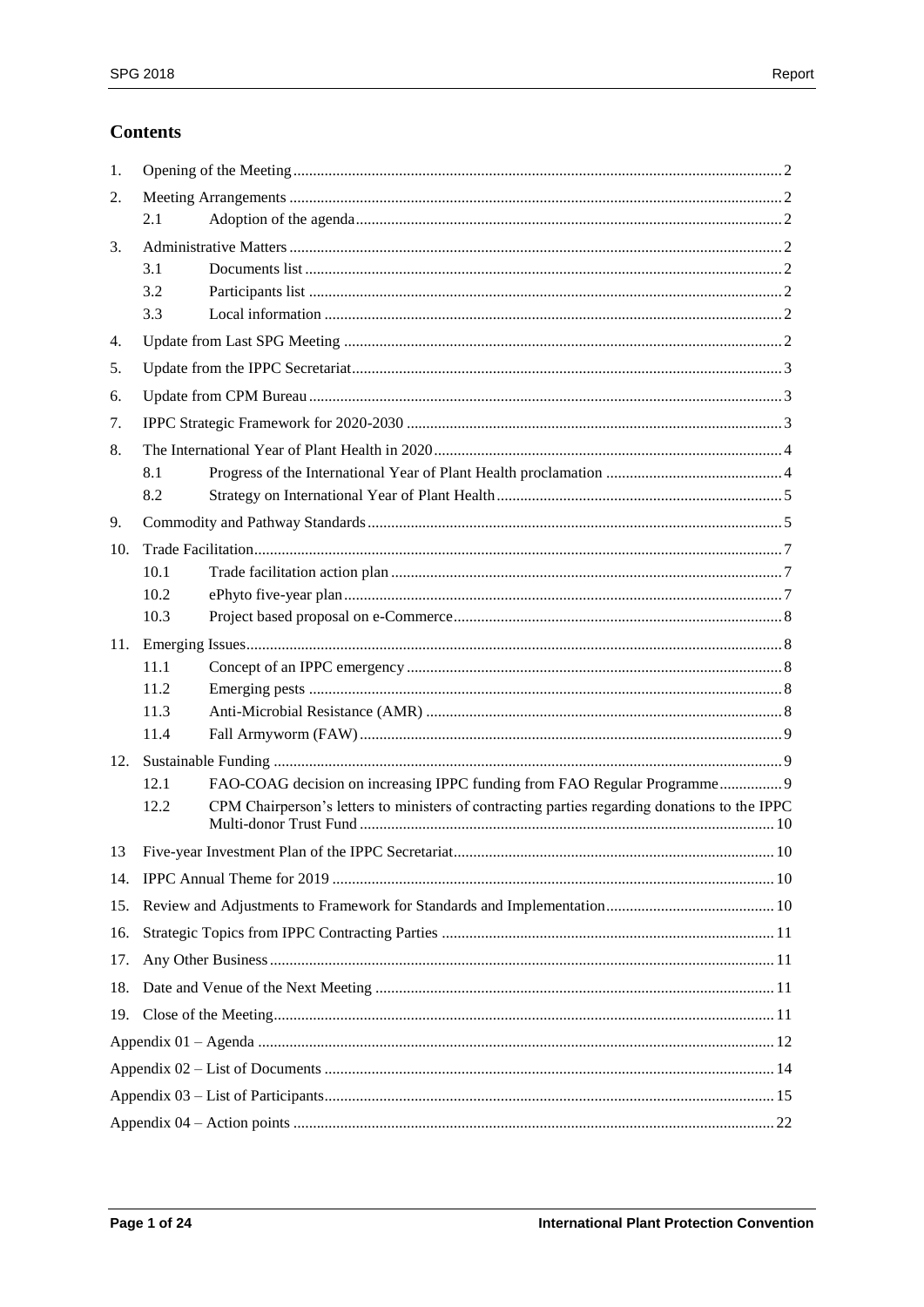# <span id="page-3-0"></span>**1. Opening of the Meeting**

- *[1]* Mr Konan KOUAME, the SPG Chairperson, opened the meeting by welcoming the participants and highlighting the key topics to be discussed at the meeting.
- *[2]* Mr Jingyuan XIA, IPPC Secretary, welcomed the participants on behalf of the IPPC Secretariat and congratulated Mr KOUAME the new SPG Chairperson for the two year term. The IPPC Secretary underlined that this year's meeting was remarkable with 41 participants including representatives from over 20 countries, one international and two regional plant protection organizations, academia and the IPPC Secretariat. Although no funding was provided by the Secretariat for the contracting parties (CPs) representatives' travel, interest in joining the SPG meeting was remarkable.
- *[3]* The IPPC Secretary reiterated that the 2019 yearly theme is Plant Health and Capacity Development and we needed to think about its programme. He also emphasized that the IPPC Strategic Framework 2020-2030 will be presented to CPM-14 (2019) for endorsement, so it can be submitted for adoption in 2020 by the Ministerial Session of CPM-15. He informed the audience that the International Year of Plant Health is expected to be endorsed at the United Nations General Assembly (UNGA).
- *[4]* The IPPC Secretary also pointed out the need for more sustainable funding. Current actions taken include asking for more support through FAO regular programme and simplifying procedures for donors to donate to the IPPC Multi Donor Trust Fund.

# <span id="page-3-1"></span>**2. Meeting Arrangements**

# <span id="page-3-2"></span>**2.1 Adoption of the agenda**

*[5]* Participants suggested that the following topics be added to the agenda:

- Authorization of entities to perform phytosanitary actions, suggested by the participant from the European Union (EU) to be discussed within the IPPC Strategic Framework agenda item.

- Letter of COSAVE on financial support for members to participate in different IPPC meetings based on decisions taken in June 2018, suggested by Argentina to be discussed as an AOB agenda item.

- *[6]* Participants adopted the agenda with proposed changes (Appendix 01).
- *[7]* The order of items 9 and 7 were changed based on suggestions from the Bureau meeting.

# <span id="page-3-3"></span>**3. Administrative Matters**

*[8]* All meeting documents are posted on the IPPC website. A questionnaire about the IPPC website to better understand user needs in preparation for restructuring the website was distributed and participants were requested to complete it.

# <span id="page-3-4"></span>**3.1 Documents list**

*[9]* The documents list is attached to this report as Appendix 02.

# <span id="page-3-5"></span>**3.2 Participants list**

*[10]* The participants list is attached to this report as Appendix 03.

# <span id="page-3-6"></span>**3.3 Local information**

Key local information was presented by the Secretariat and participants were reminded about the link to this information.

# <span id="page-3-7"></span>**4. Update from Last SPG Meeting**

*[11]* The Chairperson listed the main points that were discussed at the SPG 2017. No further points or questions were raised by participants about the points and decisions made during the last meeting.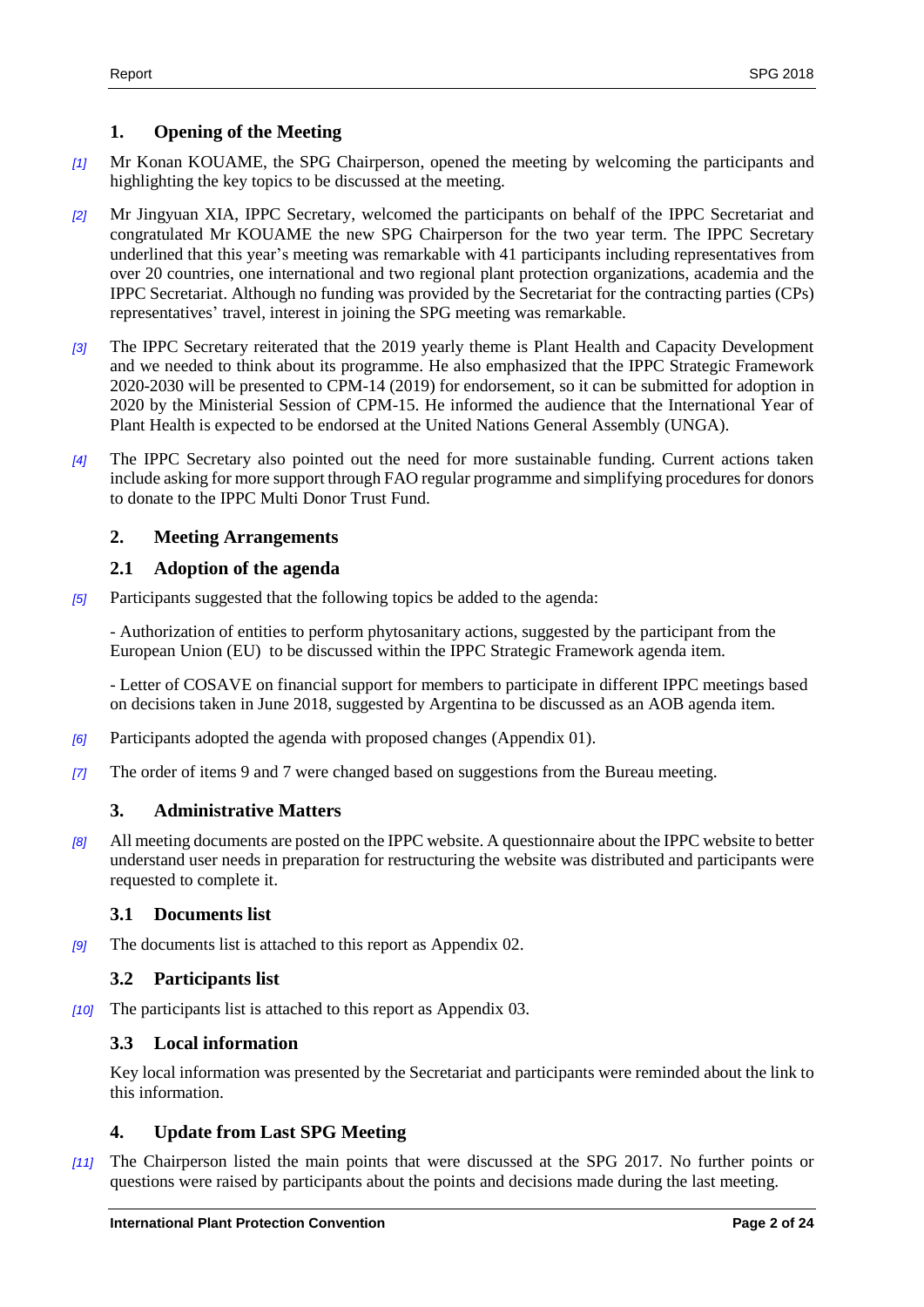# <span id="page-4-0"></span>**5. Update from the IPPC Secretariat**

- *[12]* The IPPC Secretary updated participants about changes in the Secretariats' management team that aims to strengthen the technical capacities of each unit. He introduced Mr Avetik NERSISYAN as head of the Standard Setting team, Mr Brent LARSON as head of the Implementation and Facilitation Unit, and Mr Shoki AL-DOBAI as head of the Integration and Support Team. The IPPC Secretariat noted that the ePhyto team is expecting a new project manager.
- *[13]* Participants were briefed about the progress of the IPPC Secretariat's sustainable funding mechanism and the Committee on Agriculture (COAG) recommendation on the increased budget for the FAO-Regular Programme (RP); the historical agreement signed with the World Customs Organization (WCO) for cooperation in ePhyto, eCommerce, the Sea Container Task Force and Single window aspects; and enhanced resource mobilization – with an annual budget of nearly USD 6 million, 50% dependent on extra budgetary (EXB) funding. Staff costs represent 75% of the RP and 25% of EXB.
- *[14]* The Chairperson pointed out progress has been made on resource mobilization increasing from USD 700,000 to over USD 1 million in two years. This is still not sufficient since contracting parties (CPs) continue to request more activities. Many activities have been put on hold for lack of funding.
- *[15]* A participant requested that the IPPC Regional Workshops in Africa be split into two separate workshops- one Anglophone and one Francophone/Lisophone. However, it was noted that some countries in the region did not want two separate workshops and that separate language groups were set up during the previous regional workshop. Regional agreement will need to be reached on the appropriate option and more resources will need to be mobilized to support two workshops.

# <span id="page-4-1"></span>**6. Update from CPM Bureau**

- *[16]* The Commission on Phytosanitary Measures (CPM) Chairperson reported on the good progress made in Commodity and Pathway Standards through an established focus group; and the IPPC 5-year investment plan with USD 2 million for 5 consecutive years for a total of USD10 million.
- *[17]* The CPM Bureau, including the FAO permanent representative from Australia as the champion of this initiative, has asked the COAG to reallocate more regular FAO programme funds towards sustainable funding solution for the IPPC Secretariat. The COAG supported this initiative.
- *[18]* There is a need to clarify how the IPPC community should address emerging pests such as the Fall Armyworm (FAW). It was highlighted that some CPs expect the IPPC to give guidelines and take the lead in these cases. However, this cannot be done without adequate resources. On FAW specifically, relevant countries in Latin America and Africa should share their experiences in responding to the pest.
- *[19]* There is now a standardized structure for the IPPC Regional Workshops (RW) which still leaves room for regional issues to be discussed. It was suggested that the IPPC RW workshops be moved to August to allow more time for national comments to be prepared. It was agreed that the issue would be discussed at the Bureau meeting.
- *[20]* The IPPC website is being redesigned and restructured. Similar to the arrangement with Codex, FAO has allowed the IPPC Secretariat to retain its own branding although it will be under an FAO domain.

# <span id="page-4-2"></span>**7. IPPC Strategic Framework for 2020-2030**

*[21]* The drafters of the IPPC Strategic Framework for 2020-2030 introduced the document and reminded participants that a formal consultation among CPs took place during 2018. They mentioned that a high level of engagement resulted in 850 comments being received which were reviewed by the authors and largely accepted for inclusion in the document. Participants were reminded that the Strategic Framework is basically an advocacy document and aims at communicating the work of the IPPC community and providing guidance to the CPM, CPs and Regional Plant Protection Organizations (RPPOs). It is vital to use language that a wider audience can understand without resorting to a glossary.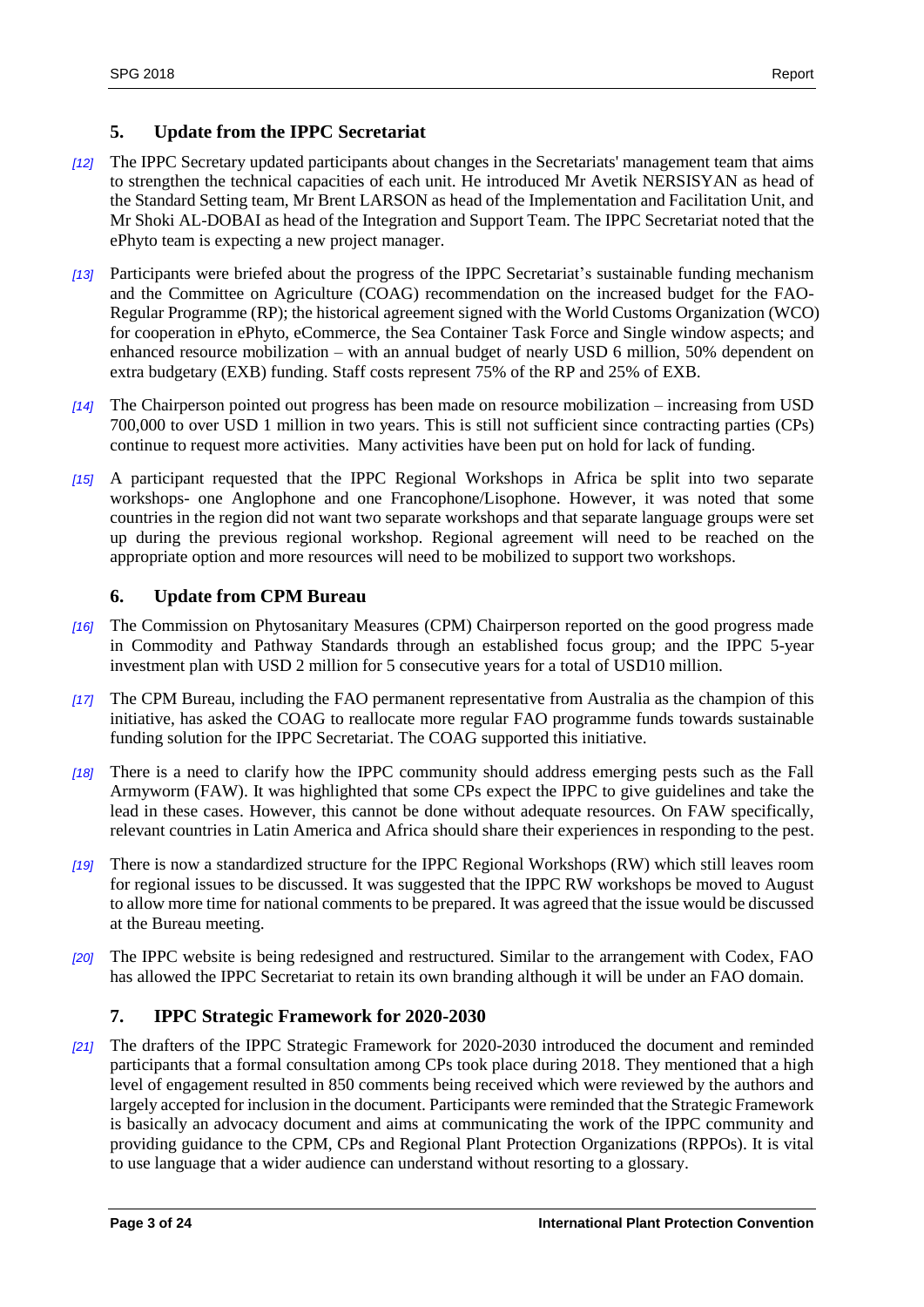- *[22]* Decision: Include case studies that focus on 3 to 4 high impact pests and show examples of when the IPPC community has made a difference. The drafters will choose which pests to include.
- *[23]* It was clarified that Strategic objectives say why we do something and Core activities show how we will do it. It was decided that capacity development should not be a separate strategic objective since it is a core part of all activities.
- *[24]* Decision: it was decided not to include SDG 14. The main relevant SDGs are 1, 2, 5, 13 and 17.
- *[25]* There was some discussion on the goal of the IPPC. It was considered important to keep the word "prevent".
- *[26]* Decision: The goal should be phrased as follows: All countries have the capacity to implement harmonized measures to prevent pest introductions and spread, and minimize the impact of pests on food security, trade, economic growth, and the environment.
- *[27]* Decision: Keep vision statement as it is.
- *[28]* Decision: keep Commodity and pathway standards in the Strategic Framework.
- *[29]* Regarding authorization of third party entities, it was suggested that the SPG should further discuss the draft ISPM on the Authorization of entities to perform phytosanitary actions (2014-002). It was mentioned that the authorization of third party entities remains controversial. The main concern was that it could be perceived as reducing the authority of the National Plant Protection Organizations (NPPOs) and RPPOs if the IPPC promotes it. It was proposed to change the current wording to clarify that the IPPC is not promoting the use of third party entities, but is only providing guidance to improve quality and harmonize actions in cases when NPPOs decide to authorize third parties. NPPOs remain the main authority to ensure authorization is transparent and effective.
- *[30]* Some countries noted that they regularly authorize third parties to carry out operational work (for example – fumigation) but the NPPOs retains expertise and checks the quality of the work.
- *[31]* Decision: The section on third party entities will be rewritten to clarify that the IPPC Strategic Framework is not promoting authorization, but highlighting that authorization is a viable alternative for NPPOs, and that the IPPC Strategic Framework provides guidance in situations when NPPOs choose this option.
- *[32]* Next steps: A one page summary of the IPPC Strategic Framework will be prepared. This is essential for sharing the essence of the revised framework with ministers and other officials who might not have time to read the whole document. The summary needs to be short, focused and compelling.
- *[33]* Decision: The SPG invited the drafters (Mr Ralf LOPIAN and Mr Peter THOMPSON), in cooperation with the Secretariat, to finalize the document based on the SPG comments. The Bureau will submit the final version of the framework to CPM-14 (2019) for endorsement, prior to the final adoption by CPM-15 (2020).

# <span id="page-5-0"></span>**8. The International Year of Plant Health in 2020**

# <span id="page-5-1"></span>**8.1 Progress of the International Year of Plant Health proclamation**

*[34]* Participants were updated about the progress of the proclamation process; and the programme of the activities and budget that has been developed by the IPPC International Year of Plant Health (IYPH) Steering Committee (StC). The official tabling of the IYPH 2020 to the UNGA Second Committee will take place on 17 October 2018 and countries can provide comments and already indicate if they intend to sponsor it. Co-sponsorship is supporting the idea and decision of the proclamation and does not imply funding but may lead to funding. The UN embassy of Finland will organise a reception after tabling. As soon as it is tabled, Mr Ralf LOPIAN", Chairperson of the StC, will send a link to all contracting parties.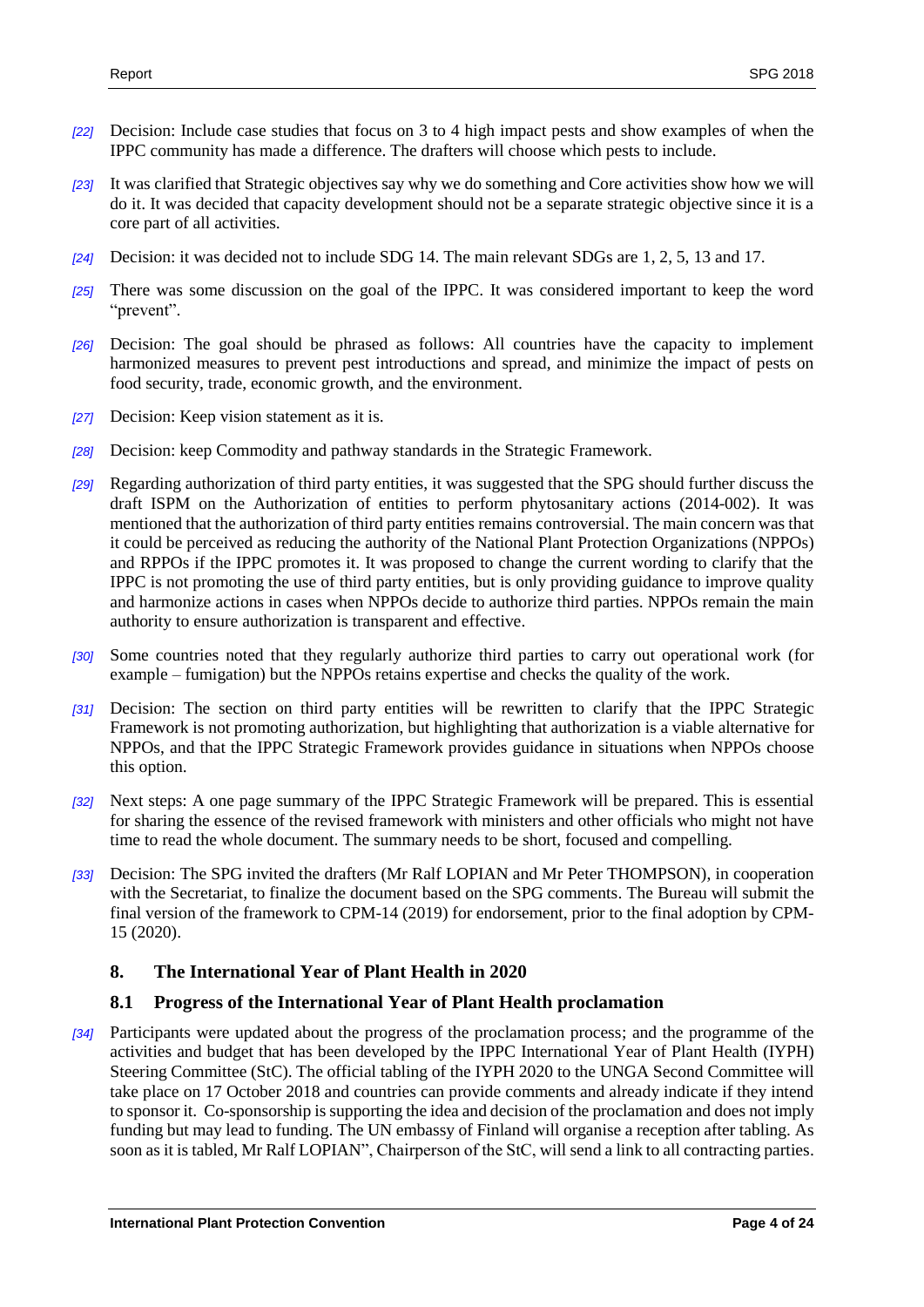- *[35]* In the first week of December, a report of the second committee with the decision will be sent to the UNGA plenary for official declaration.
- *[36]* Countries were requested to establish an IYPH coordination committee and issue a press release once IYPH 2020 has officially been declared.

# <span id="page-6-0"></span>**8.2 Strategy on International Year of Plant Health**

- *[37]* It is expected that FAO will establish an international IYPH 2020 steering committee and the IPPC Secretariat will be the lead division of the year and provide technical advisory. The IPPC Secretariat will ensure that the current IYPH StC will be maintained as an advisory body for the FAO steering committee; and the IYPH StC Chairperson and vice-Chairperson be members of the FAO steering committee.
- *[38]* FAO will create an IYPH 2020 trust fund and excess funds can go into FAO activities. Setting up an IPPC trust fund will ensure that any excess funds will go to IPPC Secretariat activities.
- *[39]* A skeleton programme with six global flagship events has been developed by IPPC Secretariat and IYPH StC with estimated budget of USD 650,000 of which USD 265,000 has already been secured. FAO estimated the cost of past International Years to be USD 1.5 to 2 million.
- *[40]* It was noted that CPM-15 (2020) will include a ministerial level meeting.
- *[41]* The Secretariat encouraged CPs to contribute to the IYPH Programme and to declare their financial and in-kind contribution before or at the CPM-14 (2019).
- *[42]* IYPH StC Chairperson invited everyone to send comments about the IYPH programme to the IPPC Secretariat or StC Chairperson. He added that we need dates for CPM-15 (2020) soon so that ministers can set aside the time to attend.
- *[43]* The FAO corporate handbook on communication will contain IYPH key messages, the logo and how it can be used, visual identity, key messages, plans – in order to harmonize messages and visual identity. The Communications strategy developed by IYPH StC will be the basis of this handbook. Contracting parties can use this handbook for their own domestic purposes to make sure messages are harmonised. NPPO, RPPO and IPPO should have own IYPH StC where they decide on the best strategy for their own country. Many different types of stakeholders should be involved.
- *[44]* An International Plant Health Conference will be organized, most likely in the second half of 2020 and Finland will most likely cover associated costs (EUR 300,000). However, countries are urged to contribute to travel costs.
- *[45]* Korea supports the conference and is looking for funds to support participation from Asia. Indonesia supports the IYPH programme of activities, the International Plant Health Conference and will work to have a big national programme. At CPM 14 (2019) there will be a coordination meeting to bring all partners together to establish an IYPH 2020 calendar and share their programmes.
- *[46]* The SPG noted the activities undertaken to promote the IYPH declaration, provided feedback on the agenda for International Plant Health Conference and further suggestions may be shared with the IYPH StC Chairperson. The SPG recommended CPs establish national IYPH committees and start mobilizing resources and partners.

# <span id="page-6-1"></span>**9. Commodity and Pathway Standards**

*[47]* Ms Lois RANSOM (Focus Group Chairperson) noted that the CPM-13 (2018) requested the Bureau to develop Terms of Reference and select experts for the Commodity and Pathways Standards Focus Group.<sup>1</sup> This is because CPM-13 identified the need for further analysis on the purpose, benefits and

l

<sup>&</sup>lt;sup>1</sup> The Focus Group on Commodities and Pathway Standards' Terms of Reference, membership and the provisional agenda of the 2018-10 meeting can be found at:<https://www.ippc.int/en/events/event/709/>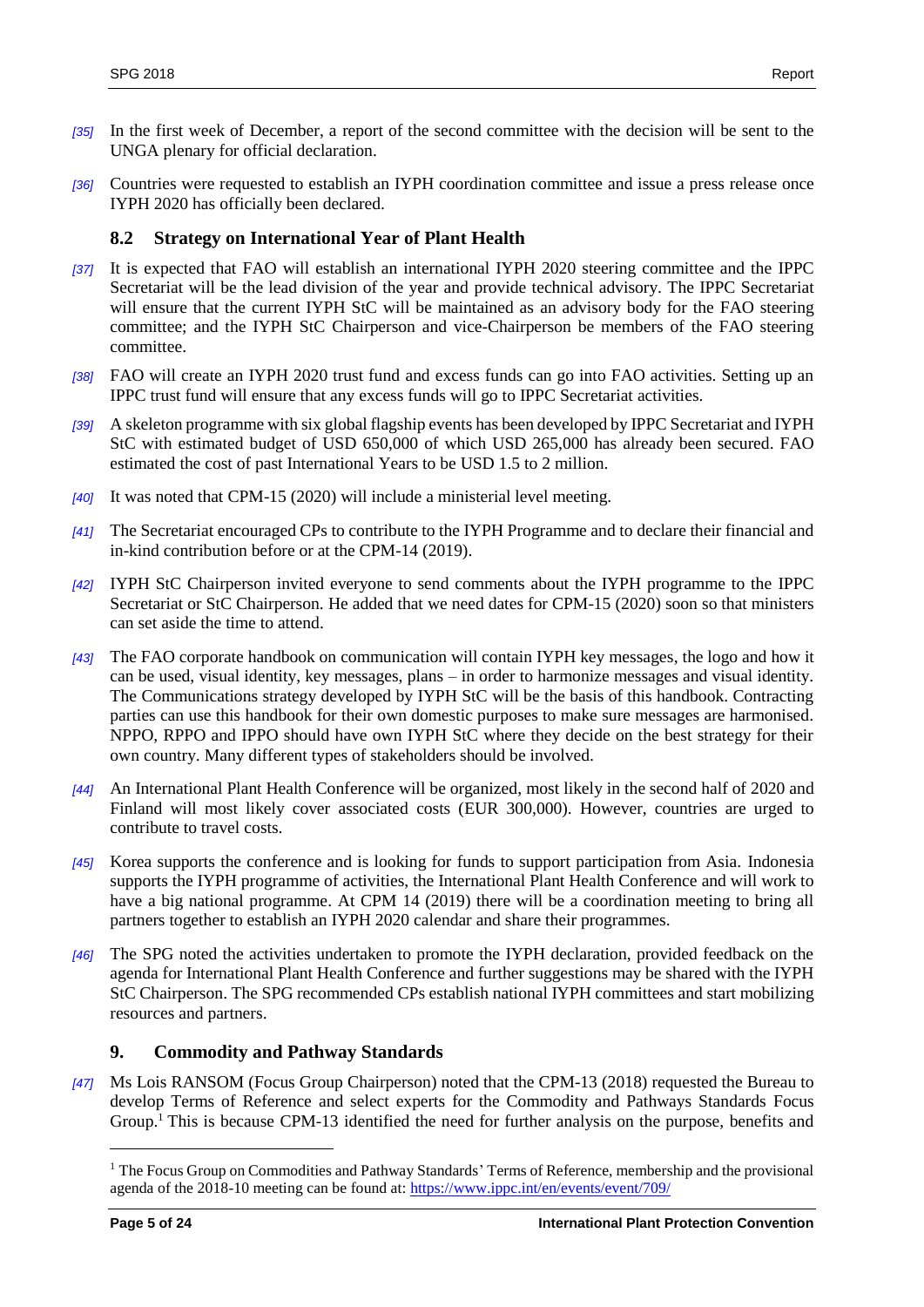use of commodity and pathway standards to guide the efforts of the IPPC Standards Committee (SC) in developing them, and the Implementation and Capacity Development Committee (IC) in implementing them.

- *[48]* The Focus Group, was convened from 3 to 5 October 2018 immediately before the 2018 SPG meeting. The Focus Group analyzed and defined the strategic value and purpose of commodity and pathway standards, by capturing principles and criteria for their development and use with reference to practical examples. They also assessed processes used to develop and use them. They noted that processes would be adjusted since the development and maintenance of Commodity and Pathway Standards would need to be supported by IPPC governance processes and require resources.
- *[49]* Regarding evaluating the role of Pest Risk Analysis (PRA), the Chairperson of the Focus Group mentioned that integrating Pest Risk Analysis into commodity standards analysis is a challenge and it would be useful to develop a flow chart of where commodity standards fit into the normal risk analysis process. Furthermore, importing countries have the sovereign right to set standards, and normal bilateral negotiations should not be overturned.
- *[50]* A Bureau representative attending the Focus Group, Mr Greg WOLFF, introduced a document<sup>2</sup> with key outcomes from the Focus Group on Commodities noting that a full report on Commodity and Pathway Standards meeting was being developed. It was mentioned that the Focus Group had agreed on the importance of Commodity and Pathway Standards for facilitating safe trade, harmonizing measures, using resources more efficiently, providing support and assistance to developing countries, and its relevance to the IPPC.
- *[51]* It was noted that obligations will not be imposed on importing countries and that it only seeks to provide contracting parties with options for measures to use against regulated pests. It was suggested that a list of pests that are regulated by at least one contracting party and for which a PRA is publicly available should be included as an annex but it will be necessary to decide on a process to make sure the list can be updated promptly. However, including a list of pests does not give a country a right to regulate all those pests. Another participant suggested that information on effective treatments could be included. Korea noted that they may adopt regional standards for fresh fruit and peppers seed to be used as an example for a commodity standard.
- *[52]* There is a need for an overarching standard to guide how more specific commodity standards will be developed. Furthermore, new governance processes will be required, including the creation of technical panels, and a somewhat flexible transition period will be needed.
- *[53]* The SPG thoroughly discussed the document on Commodity and Pathway Standards, welcomed the approaches taken by the Focus Group, and approved it. Indeed, earlier concerns raised by SPG participants were addressed by the Focus Group. It was suggested that the Bureau agree to a side session on this topic to be held during the CPM-14 (2019). This will help raise awareness and address concerns from contracting parties.
- *[54]* SPG recommended to the Bureau to continue the work on Commodity and Pathway Standards as a priority.
- *[55]* The SPG:

 $\overline{a}$ 

- 1) *supported* the proposed principles and criteria, next steps, processes, governance processes developed by the Focus Group, with a view to presenting the following key decisions to CPM-15 (2020):
	- agree to send draft concept standards for consultation in 2020;
	- prepare an initial list of proposed topics for commodity standards;

<sup>2</sup> 18\_ SPG\_2018\_Oct:<https://www.ippc.int/en/publications/86544/>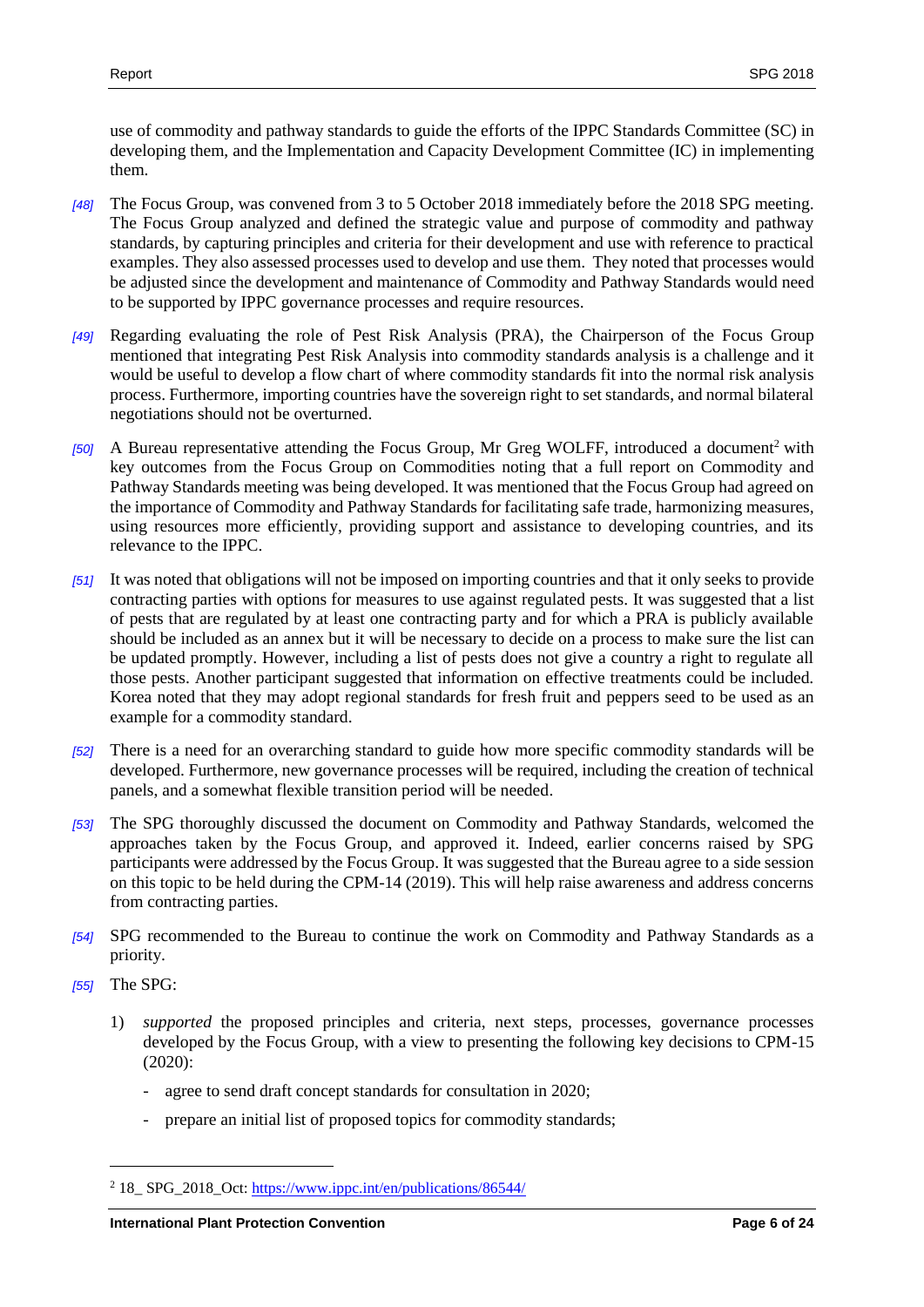- establish recommended governance arrangements (including requesting the Bureau to finalize the ToRs for the proposed Technical Panels); and
- allocate required resources to transition towwards, and establish, the new approach (with reference to the Strategic Framework).
- 2) *recommended* that the Bureau continue to advance this work as a priority and develop related information for CPM-14 (2019).

3) *noted*:

- that Commodity and Pathway Standards have been identified as a development goal in the strategic framework;
- that the questions raised in various fora have been addressed by the Focus Group; and
- the Focus Group's view that there is significant strategic value in continuing to develop the approach for commodity standards.

# <span id="page-8-0"></span>**10. Trade Facilitation**

#### <span id="page-8-1"></span>**10.1 Trade facilitation action plan**

- *[56]* The SPG was updated on the IPPC Trade Facilitation Action Plan that encompasses all IPPC trade related elements, such as ePhyto, eCommerce and the Sea Container Task Force. It is also linked to the WTO's Trade Facilitation Agreement (TFA) that has been approved by 84% of WTO members. Concerns were raised related to the resources, how the Implementation and Capacity Development Committee was involved and other technical issues but it was agreed that these issues would need to be worked out as this proposal progresses.
- *[57]* It was pointed out that there is ongoing work on reaching an agreement with the World Bank on ePhyto and related capacity development for developing countries. This would support countries' efforts to utilize electronic certification and help countries that wish to have access to the ePhyto hub.
- *[58]* It was suggested that TFA should be the focus of a side session or special topic session at CPM-14 (2019).
- *[59]* SPG decided to propose the Trade Facilitation Action Plan for adoption by CPM-14 (2019).

# <span id="page-8-2"></span>**10.2 ePhyto five-year plan**

- *[60]* The ePhyto project currently has 18 countries in its hub and more countries want to join.
- *[61]* ePhyto needs more funds for sustainability. The Hub will require USD 500,000-700,000 per year to sustain Hub operations. Additional resources are necessary for capacity development and implementation of the web-based generic system. Resources will most likely run out by the end of 2019. The strategic plan for ePhyto calls for the establishment of a sustainable funding mechanism within the IPPC Community for operation of the Hub. At the same time, in recognition of the challenges facing the IPPC Secretariat to raise sufficient funding for capacity development, the plans proposes partnering with the World Bank to aid in developing country implementation.
- *[62]* It was noted that many countries do not have the legal basis or capacity to do ePhyto certification, and the development work necessary to implement electronic certification exceeds the usual amount of resources available to the IPPC Secretariat.
- *[63]* There is a need to examine various business models. One participant suggested that countries pay an annual charge or a per certificate charge. However there is a need to develop capacity first. It was suggested that a Focus Group that can come up with long term funding solutions be established.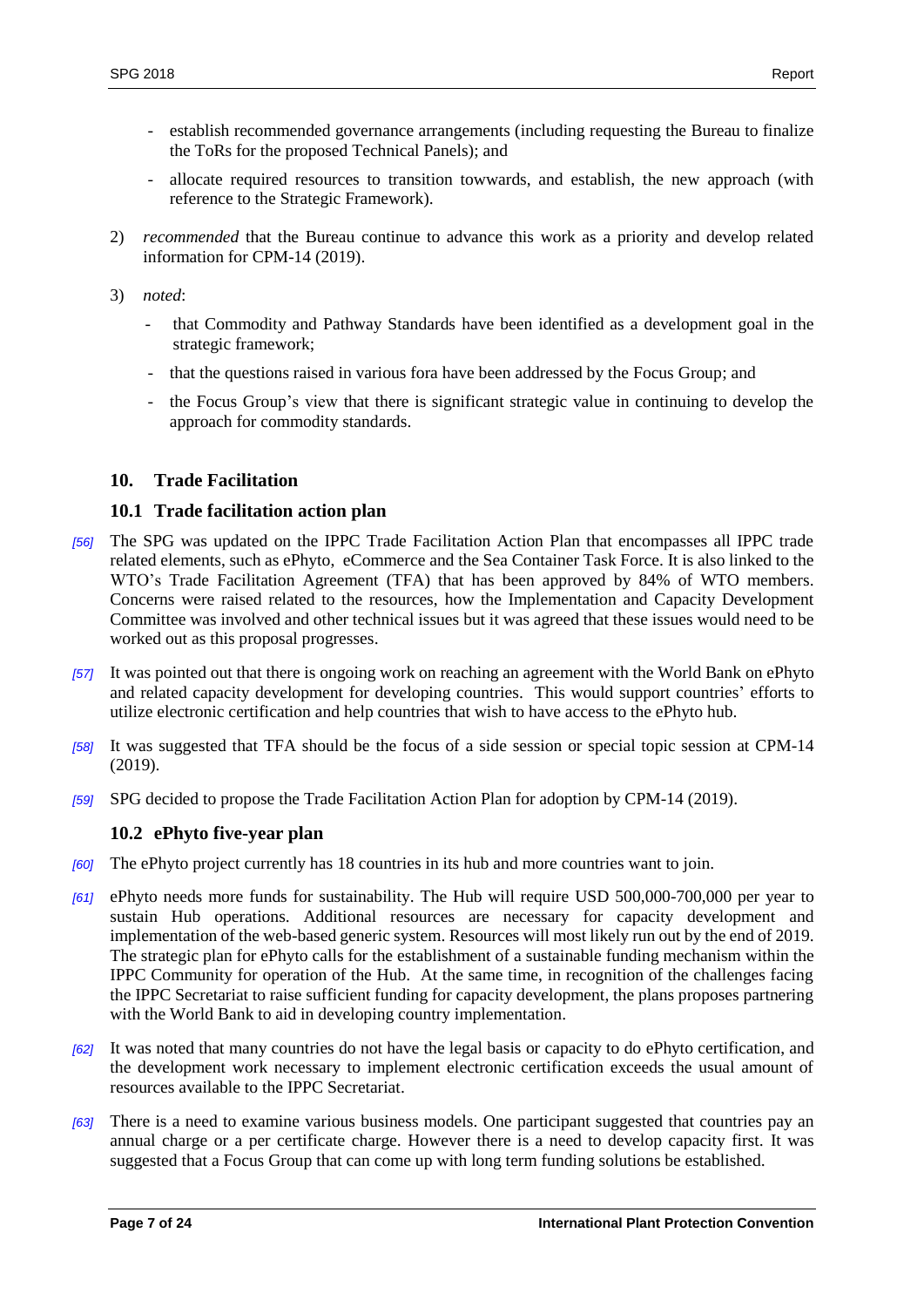- *[64]* Another participant requested clarification on country implementation in relationship to the proposed World Bank partnership in Paragraph 25 in the plan to be presented to the CPM-14 (2019) for approval.
- *[65]* It was noted that Mr Shane SELA, Project Manager for ePhyto was resigning in mid-October 2018. This position was provided by Canada as an in-kind contribution. The SPG thanked Canada and Mr SELA for this contribution.
- *[66]* It was decided that the ePhyto five-year plan would be presented for approval at CPM-14 (2019).

#### <span id="page-9-0"></span>**10.3 Project based proposal on e-Commerce**

- *[67]* The chairperson invited the SPG to discuss the revised work plan and budget for the Project based proposal on e-Commerce. The SPG had no comments to improve the project and agree to submit it to CPM-14 (2019)
- *[68]* Decision: The SPG agreed to present the Project based proposal on e-Commerce to CPM-14 (2019).

#### <span id="page-9-1"></span>**11. Emerging Issues**

#### <span id="page-9-2"></span>**11.1 Concept of an IPPC emergency**

- *[69]* It was pointed out that there is a need to gain consensus on what an emergency is in relation to IPPC activities and regulating emerging pests, if appropriate, is already part of the IPPC's mandate.
- *[70]* Participants cautioned that the IPPC Community should not raise expectations about what it can deliver in plant health related emergencies as it does not have adequate resources nor a quick response mechanism.
- *[71]* Decision: It was decided to pursue further CPM discussion on the concept of an IPPC emergency and to update the draft SPG paper on this subject for presentation to CPM-14 (2019) for further discussion.

#### <span id="page-9-3"></span>**11.2 Emerging pests**

- *[72]* The Bureau meeting in June 2017 suggested that to qualify as an emerging pest, a pest had to meet the following criteria: had made a continental jump; have a wide host range where hosts are widely distributed; have a large potential for damage and economic loss across continents; show evidence of a shift in the risk; have an impact on natural environment as well as on production; and have an ability for crop destruction and the ability to eliminate entire production areas.
- *[73]* However, it was not clear how many of the criteria listed would have to be met for a pest to qualify as an emerging pest. It was proposed to include "if a pest is threatening more than one continent" in the list of criteria. It was suggested that PRA be used as a response rather than for defining measures.
- *[74]* The IPPC Secretariat highlighted that the IPPC Community's role is prevention and it is not its role to intervene directly in emerging pest situations and control actions such as the spread of Fall Armyworm, as other FAO divisions are responsible for doing this. The IPPC Secretariat can only work within the scope of the IPPC and within available resources.
- *[75]* However, one participant suggested a stronger involvement of the IPPC Community in plant health emergencies but the CPM will have to agree to have a broader mandate for its activities. It was suggested to rebrand the IPPC Secretariat as the World Plant Protection Organization. This could be presented as a white paper at the ministerial-level CPM-15 (2020).
- *[76]* Some participants said that the scope of IPPC activities can be reconsidered.

#### <span id="page-9-4"></span>**11.3 Anti-Microbial Resistance (AMR)**

*[77]* A representative from the FAO Task Force on Anti-Microbial Resistance (AMR) gave a presentation on AMR. She pointed out that trade and travel spread AMR. There is an increasing trend of using Anti-Microbial products in controlling plant pests. The World Organisation for Animal Health (OIE) is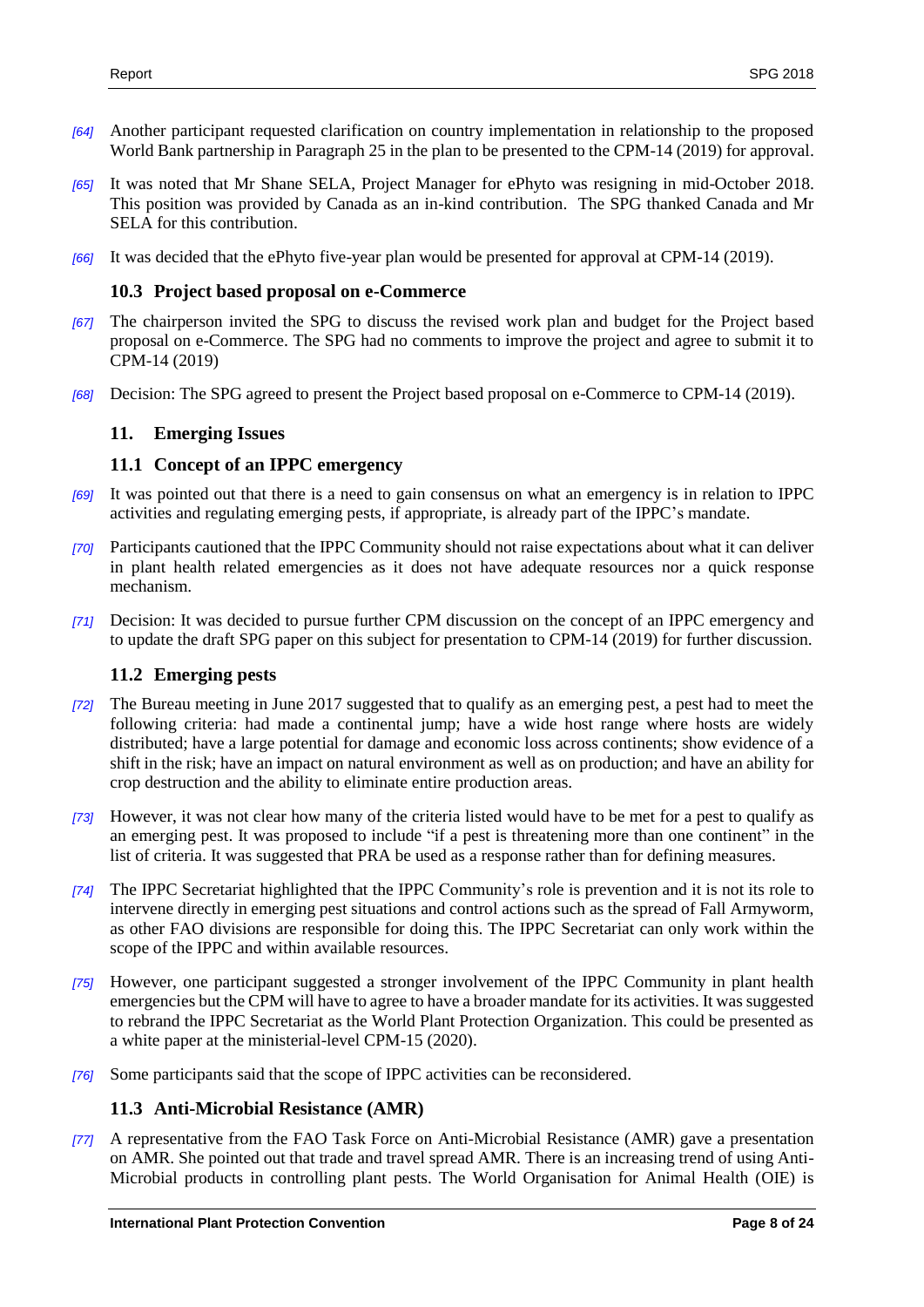increasingly focusing on preventive measures instead of using anti-microbials to combat animal diseases and that the IPPC Community should play an important role in preventing the further development of AMR. The Chairperson suggested that a paper should be drafted for CPM-14 (2019) with recommendations to gauge the extent that the IPPC Community should be involved in AMR. Another participant suggested to get more concrete examples related to plant health.

*[78]* Decision: The SPG agreed that Mr Javier TRUJILLO ARRIAGA (Bureau member from Latin America and the Caribbean) would work with the IPPC Secretariat to draft an appropriate paper on this subject for CPM-14 (2019).

# <span id="page-10-0"></span>**11.4 Fall Armyworm (FAW)**

- *[79]* Mr Shoki Al-Dobai gave a presentation on the Fall Armyworm (FAW) as a threat to global food security. He called attention to FAO's response to the management of this pest; and to resources such as the FAMEWS mobile app, and the FAW food insecurity risk map which helps identify additional hotspots. He highlighted the need for phytosanitary measures to prevent FAW from spreading into pest-free counties – especially since its eradication is impossible once it has established itself in an area. He listed the International Standards for Phytosanitary Measures (ISPMs) that can contribute to preventing and controlling the spread of FAW.
- *[80]* It was noted that the IPPC Secretariat has limited resources for dealing with emergency actions related to pests such as FAW. The IPPC Secretariat could play an important role in information sharing and providing technical information. However, its role when dealing with these types of emergencies and emerging pests needs more clarification.
- *[81]* It was noted that the IPPC Secretariat's primary role is to share information and perhaps could extend to coordinating activities if resources were available. It was suggested that emerging pest related information from FAO should be communicated through IPPC Secretariat channels. The FAO South-South cooperation mechanism is also useful for exchanging know-how between countries.
- *[82]* It was stressed that efficient coordination and collaboration among NPPOs is needed to face this pest. RPPOs can also play an important role in fostering cooperation and the exchange of know-how and information between different continents. Participants were reminded that FAO is playing a significant role in helping to address this issue as well.

# <span id="page-10-1"></span>**12. Sustainable Funding**

# <span id="page-10-2"></span>**12.1 FAO-COAG decision on increasing IPPC funding from FAO Regular Programme**

- *[83]* The Bureau in cooperation with the IPPC Secretariat prepared an information paper for the FAO Committee on Agriculture (COAG) on the Successes and Challenges of the International Plant Protection Convention (IPPC). The paper shed light on the importance of the IPPC and challenges that it is facing in terms of resources. It solicited the support of COAG for increasing annual funding from the FAO Regular Programme from the current level of approximately USD 3 million to USD 6 million. This would significantly increase the capacity, capability and sustainability of the IPPC Secretariat to meet the needs of Contracting Parties. COAG at its meeting (1– 5 October 2018) recommended that FAO should ensure sustainable funding for the IPPC Secretariat, including from the regular programme budget.
- *[84]* Mr Jingyuan XIA added that ideally the IPPC Secretariat should have USD 6 million a year of stable funding. Currently, half of its funding comes from FAO regular programme funds and the rest from extra budgetary funding which fluctuates continuously.
- *[85]* Mr Ralf LOPIAN, the participant from Finland, pointed out that Finland will make a recommendation to increase IPPC Secretariat funding at the ministerial meeting at CPM-15 (2020).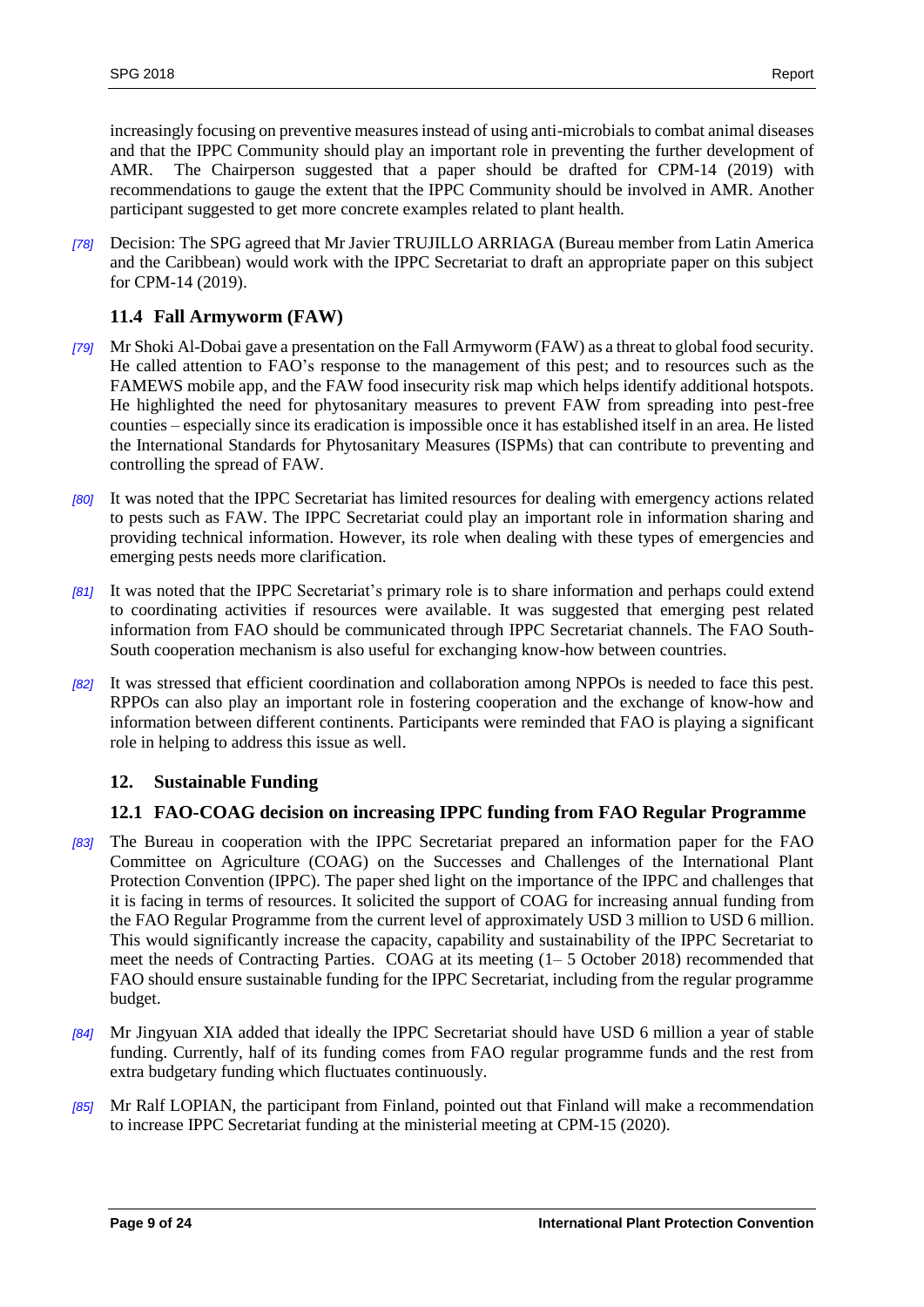# <span id="page-11-0"></span>**12.2 CPM Chairperson's letters to ministers of contracting parties regarding donations to the IPPC Multi-donor Trust Fund**

- *[86]* The letter of the CPM Chairperson was presented. The letter will request ministers to contribute to the Multi Donor Trust Fund.
- *[87]* Participants were asked to give their feedback on the proposed text.
- *[88]* It was suggested that the letter be very concise as ministers will not read long letters. It should also ask them to support IYPH 2020. The letters should be further reviewed by the Bureau who will make the decision on the way forward.
- *[89]* Decision: The SPG agreed that the letter should be sent to the ministers through the IPPC Contact Points and not by the IPPC secretariat. A copy should be sent also to the CPs' FAO permanent representatives.

# <span id="page-11-1"></span>**13 Five-year Investment Plan of the IPPC Secretariat**

- *[90]* The Five-year Investment Plan of the IPPC Secretariat was presented and it was noted that this plan is an advocacy tool and an attempt to flesh out how much it would cost to implement the IPPC Strategic Framework (2020-2030). It was suggested to add an executive summary to the plan which includes the scope of the five-year investment plan. It was noted that the plan would need to be accompanied by a sustainable funding strategy. The plan should be owned by the Bureau (Financial Committee) who can review it regularly.
- *[91]* Decision: The Five-year Investment Plan will be submitted to CPM-14 (2019) to be noted.

# <span id="page-11-2"></span>**14. IPPC Annual Theme for 2019**

- *[92]* The Secretariat presented the plan to promote the annual theme of Plant Health and Capacity Development. This includes a keynote speech, a special topic session and a side session at CPM-14 (2019); an IPPC seminar; a dedicated page on the website; and a factsheet. A message will be prepared for all the IPPC Regional Workshops as well. The SPG was requested to provide suggestions for the plan.
- *[93]* Australia: we should showcase existing resources on capacity development, including guides and training materials and the Phytosanitary Capacity Evaluation (PCE) tool.
- *[94]* Finland: outreach to Sanitary and Phytosanitary Agreement (SPS) Committee to be done during the year, particularly concerning the next ten years of capacity development in the IPPC context (e.g. through a seminar in October 2019 at the SPS Committee meeting).
- *[95]* Cameroon: proposed to organize a video conference allowing CPs to participate, during which there can be a presentation on case studies, followed by an exchange of views on some major issues.
- *[96]* The SPG Chairperson invited all CPs to submit ideas and any materials developed on the theme (CD).

# <span id="page-11-3"></span>**15. Review and Adjustments to Framework for Standards and Implementation**

- *[97]* The document on the Framework for Standards and Implementation was presented and the SPG was requested to review and recommend the updated Framework for Standards and Implementation for endorsement by the CPM-14 (2019).
- *[98]* A SPG participant suggested adding a one or two page summary to explain the objectives of the Framework.
- *[99]* Decision: SPG agreed to have the Framework for Standards and Implementation submitted to CPM-14 (2019) for endorsement.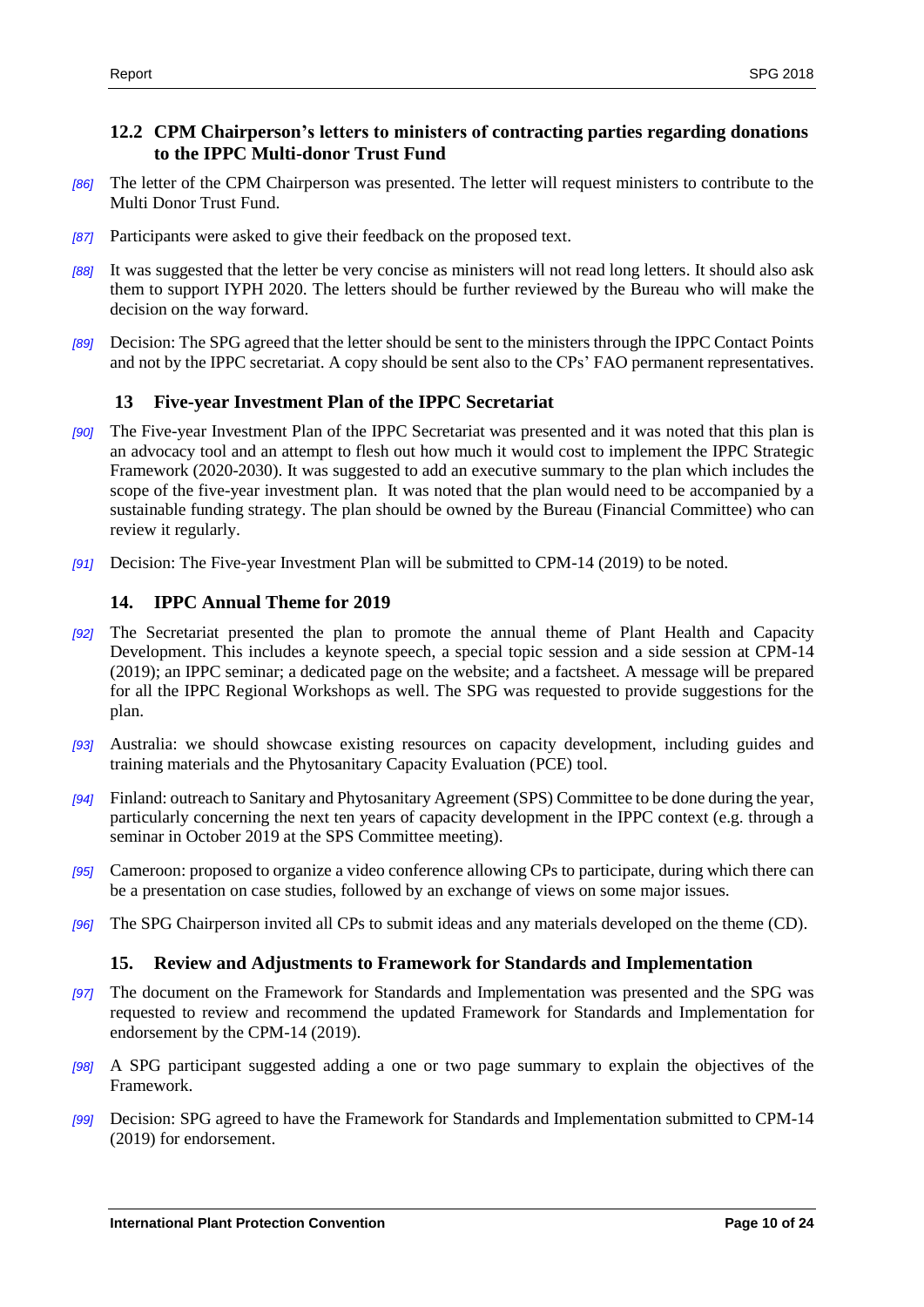# <span id="page-12-0"></span>**16. Strategic Topics from IPPC Contracting Parties**

- *[100]* The participant from Zambia presented the paper to call attention to a new threat "Maize lethal necrosis" that affects maize - its staple food. It was highlighted that NPPOs usually come on board at the end and serve as fire fighters rather than being able to put in place preventive measures. A common problem in most countries is that most of the money goes towards reacting to pest and plant health emergencies rather than preventing them.
- *[101]* The participant from the European Plant Protection Organization (EPPO) noted that they are also trying to promote a surveillance and contingency programme.
- *[102]* It was noted that Contingency planning could be a call for topics.
- *[103]* The participant from Cameroon suggested that actions should be backed up by campaigns in local languages and suggested that the IPPC community come up with diagnostic tools for emerging pests.

# <span id="page-12-1"></span>**17. Any Other Business**

- *[104]* There was concern from some participants about the CPM Bureau (June 2018) decision not to follow the IPPC criteria for funding and not provide financial support for participating in some meetings organized by the IPPC Secretariat that was agreed to at CPM-13 (2018). They explained that late in the year, it is not easy to get funding from alternative national or regional sources.
- *[105]* The Chairperson of the Finance Committee highlighted that the Bureau and Financial Committee had not proposed cancelling funding but instead limiting funding to participants needed to secure a quorum. Priority would be given to funding participants from Least Developed Countries (LDCs).
- *[106]* The participant from Cameroon suggested preparing new criteria to allow more participants from developing countries to attend meetings and the CPM. Invitations should be sent at least 2-3 months before the meeting to allow participants to try to find other sources of funds to cover their travel.
- *[107]* Decision: SPG suggested that Bureau should look into this matter and make the appropriate response.

# <span id="page-12-2"></span>**18. Date and Venue of the Next Meeting**

*[108]* The SPG will be held from 8-10 October 2019 at FAO-HQ.

# <span id="page-12-3"></span>**19. Close of the Meeting**

*[109]* The Chairperson thanked the participants for their input and closed the meeting.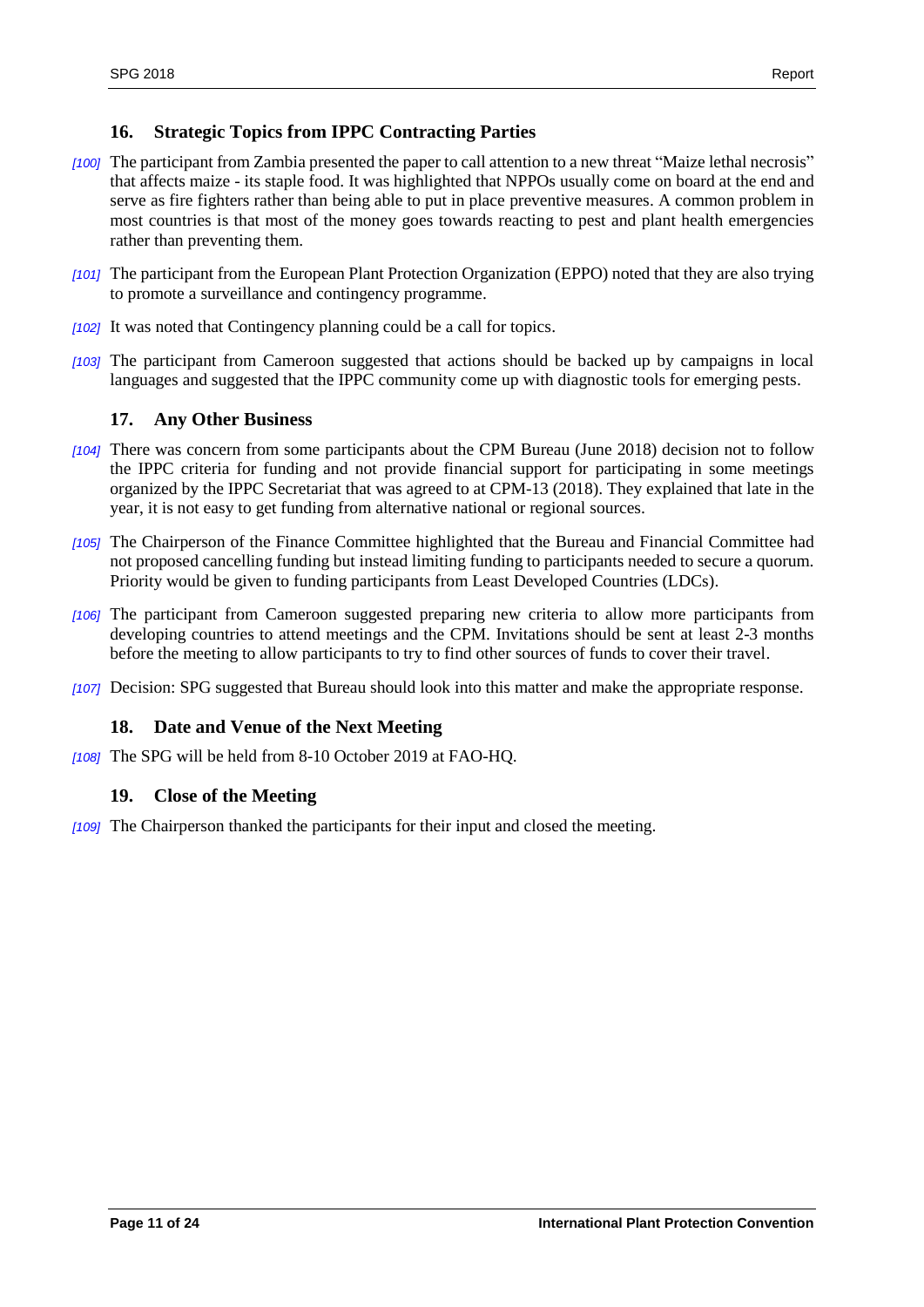# <span id="page-13-0"></span>**Appendix 01 – Agenda**

# **COMMISSION ON PHYTOSANITARY MEASURES STRATEGIC PLANNING GROUP (SPG) MEETING**

*9:00 - 17:00, 09-11 October 2018*

*FAO HQs, Rome, Italy German Room (C229)* 

|                  | <b>AGENDA ITEM</b>                                                                                                         | <b>DOCUMENT NO.</b>           | <b>PRESENTER</b>     |
|------------------|----------------------------------------------------------------------------------------------------------------------------|-------------------------------|----------------------|
| $\overline{1}$ . | <b>Opening of the Meeting</b>                                                                                              |                               | <b>XIA/KOUAME</b>    |
| 2.               | <b>Meeting Arrangements</b>                                                                                                |                               |                      |
| 2.1              | Adoption of the Agenda                                                                                                     | 01_SPG_2018_Oct               | <b>KOUAME</b>        |
| 3.               | <b>Administrative Matters</b>                                                                                              |                               |                      |
| 3.1              | Documents lists                                                                                                            | 02_SPG_2018_Oct               | <b>ALDOBAI</b>       |
| 3.2              | Participants list                                                                                                          | 03_SPG_2018_Oct               | <b>ALDOBAI</b>       |
| 3.3              | Local information                                                                                                          | Link to the Local Information | <b>ALDOBAI</b>       |
| 4.               | <b>Report of last SPG Meeting</b>                                                                                          | Link to the 2017 SPG Report   | <b>KOUAME</b>        |
| 5.               | <b>Update from IPPC Secretariat</b>                                                                                        |                               | <b>XIA</b>           |
| 6.               | <b>Update from CPM Bureau</b>                                                                                              |                               | <b>TRUJILLO</b>      |
| $\overline{7}$ . | <b>IPPC Strategic Framework for 2020-2030</b>                                                                              | 16_SPG_2018_Oct               | LOPIAN/THOMSON       |
|                  |                                                                                                                            | 17_SPG_2018_Oct               |                      |
| 8.               | <b>IYPH in 2020</b>                                                                                                        |                               |                      |
| 8.1              | Progress of IYPH proclamation                                                                                              | 15_SPG_2018_Oct               | LOPIAN/MONTUORI      |
| 8.2              | Strategy on IYPH:                                                                                                          | 15_SPG_2018_Oct               | TRUJILLO/ALDOBAI     |
|                  | Programme of activities<br>Ministerial-level CPM<br><b>International Conference</b><br>Funding<br>$\overline{\phantom{a}}$ |                               |                      |
| 9.               | <b>Commodity and Pathway Standards</b>                                                                                     | 18_SPG_2018_Oct               | <b>WOLFF/RANSOM</b>  |
| 10.              | <b>Trade facilitation</b>                                                                                                  |                               |                      |
| 10.1             | Trade Facilitation action plan                                                                                             | 14_SPG_2018_Oct               | <b>RANSOM</b>        |
| 10.2             | ePhyto five-year plan                                                                                                      | 12_SPG_2018_Oct_Rev_01        | FEDCHOCK/SELA        |
| 10.3             | Project based proposal on e-Commerce                                                                                       | 08_SPG_2018_Oct_Rev_01        | BRUNEL/RANSOM        |
| 11.              | <b>Emerging issues</b>                                                                                                     |                               |                      |
| 11.1             | Concept of an IPPC emergency                                                                                               | 07_SPG_2018_Oct               | <b>BRUNEL /WOLFF</b> |
| 11.2             | Emerging pests                                                                                                             | 11_SPG_2018_Oct               | <b>BRUNEL/EPPO</b>   |
| 11.3             | Anti-Microbial Resistance (AMR)                                                                                            | 13 SPG 2018 Oct               | LARSON               |
| 11.4             | Fall armyworm                                                                                                              |                               | ALDOBAI/KOUAME       |
| 12.              | <b>Sustainable Funding</b>                                                                                                 |                               |                      |
| 12.1             | FAO-COAG decision on increasing the IPPC<br>funding from FAO Regular Programme                                             |                               | TRUJILLO/RANSOM      |
| 12.2             | CPM Chairperson's letters to ministers of<br>contracting parties regarding donations to<br>the IPPC Multi-donor Trust Fund | 09_SPG_2018_Oct               | <b>TRUJILLO</b>      |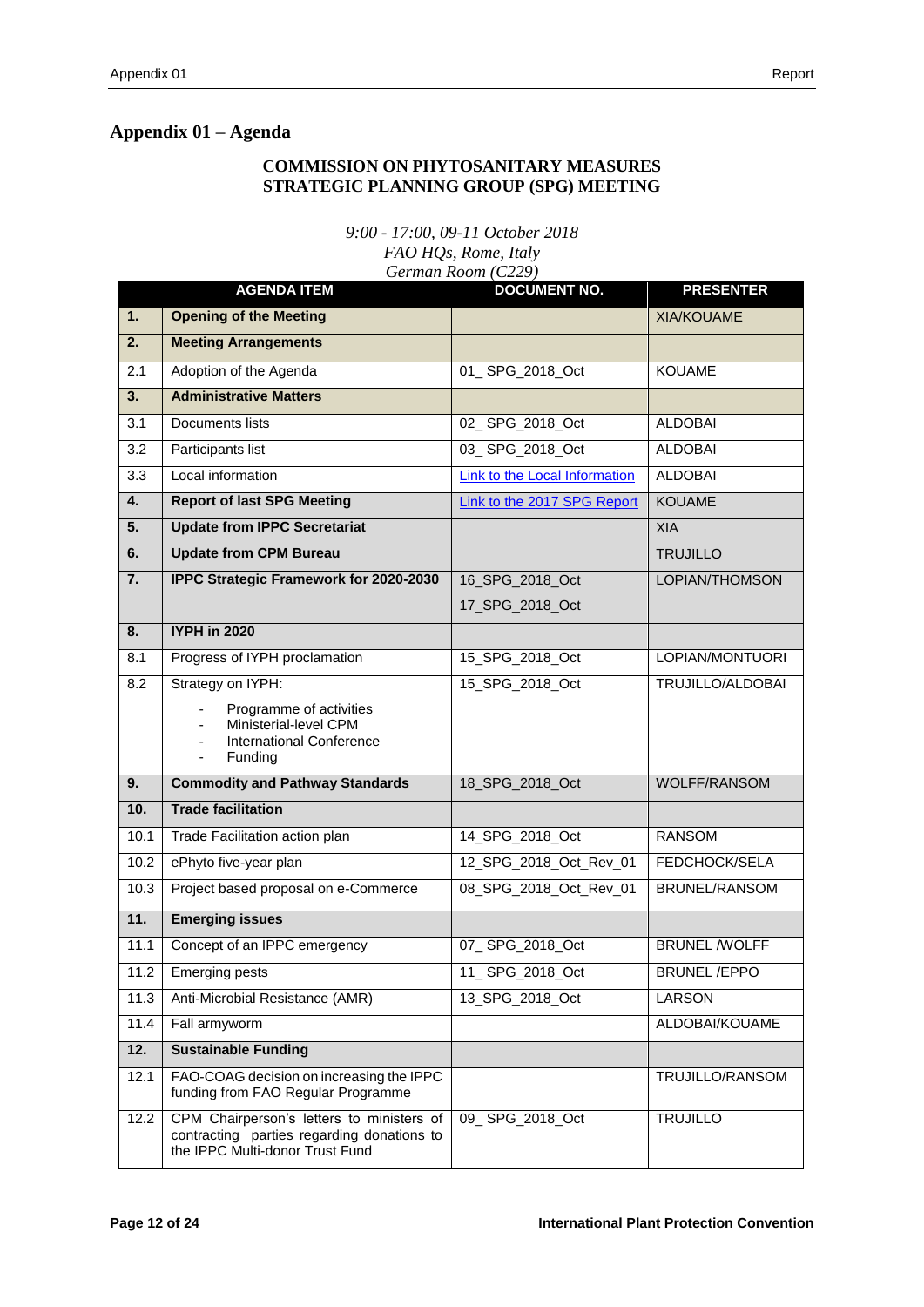|     | <b>AGENDA ITEM</b>                                                                   | <b>DOCUMENT NO.</b> | <b>PRESENTER</b>                  |
|-----|--------------------------------------------------------------------------------------|---------------------|-----------------------------------|
| 13. | Five-year Investment Plan of the IPPC<br><b>Secretariat</b>                          | 04 SPG 2018 Oct     | <b>RANSOM</b>                     |
| 14. | <b>IPPC Annual Theme for 2019 on Plant</b><br><b>Health and Capacity Development</b> | 10 SPG 2018 Oct     | <b>XIA/LARSON</b>                 |
| 15. | <b>Review and Adjustments to Framework</b><br>for Standards and Implementation       | 05 SPG 2018 Oct     | <b>FEDCHOCK/</b><br><b>RAMSOM</b> |
| 16. | <b>Strategic Topics from IPPC Contracting</b><br><b>Parties</b>                      | 06 SPG_2018_Oct     | <b>ZAMBIA</b>                     |
| 17. | <b>Any Other Business</b>                                                            |                     | <b>KOUAME</b>                     |
| 18. | <b>Next Meeting</b>                                                                  |                     | <b>KOUAME</b>                     |
| 19. | <b>Close of the Meeting</b>                                                          |                     | <b>KOUAME</b>                     |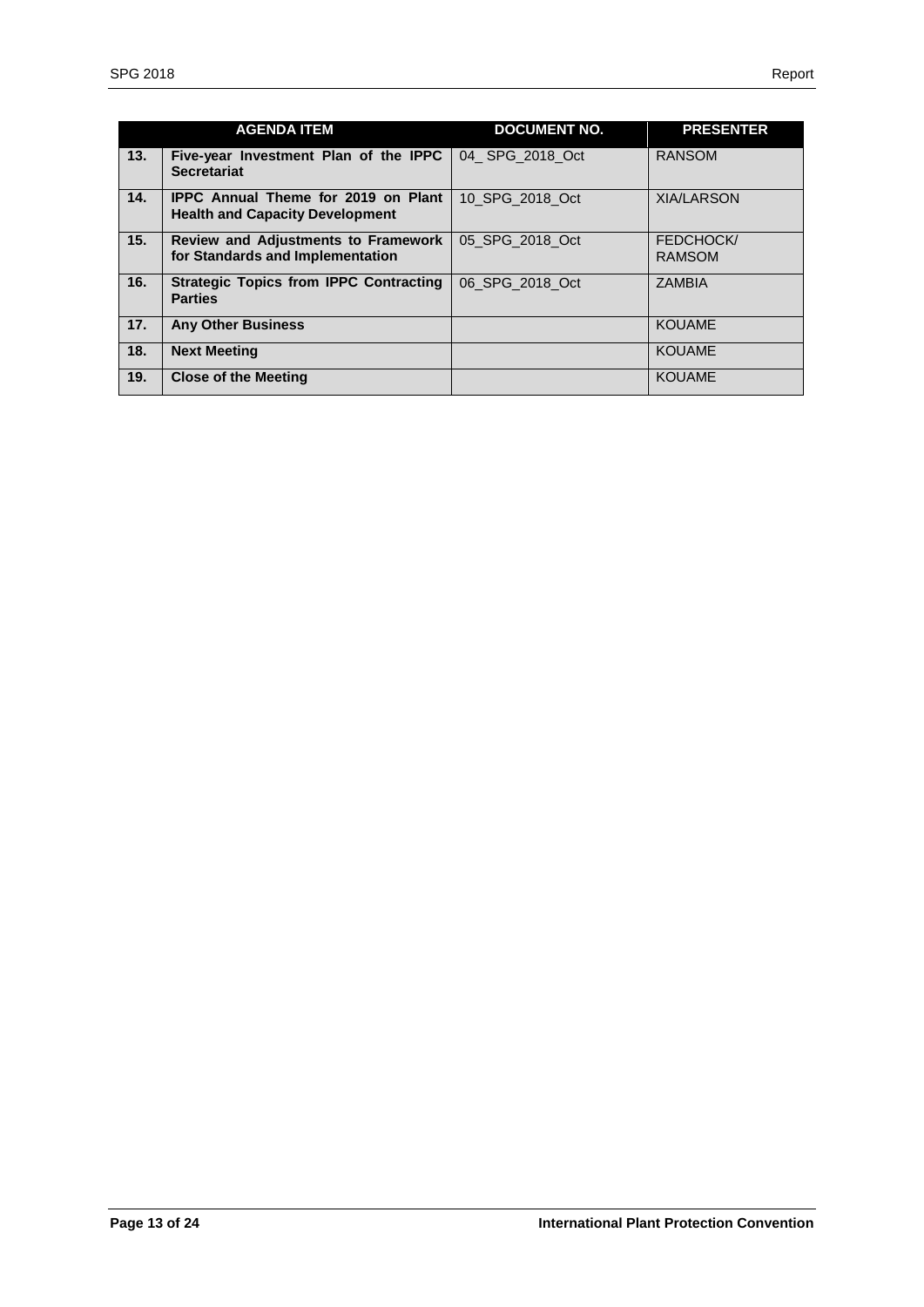# <span id="page-15-0"></span>**Appendix 02 – List of Documents**

| <b>DOCUMENT NO.</b>    | <b>AGENDA</b><br><b>ITEM</b> | <b>DOCUMENT TITLE</b>                                                                                                                 | <b>DATE POSTED /</b><br><b>DISTRIBUTED</b> |
|------------------------|------------------------------|---------------------------------------------------------------------------------------------------------------------------------------|--------------------------------------------|
| 01_SPG_2018_Oct        | 02.1                         | Provisional agenda                                                                                                                    | 2018-10-08                                 |
| 02 SPG 2018 Oct        | 03.1                         | Documents list                                                                                                                        | 2018-10-08                                 |
| 03_SPG_2018_Oct        | 03.2                         | Participants list                                                                                                                     | 2018-10-08                                 |
| 04_SPG_2018_Oct        | 13                           | Draft Investment Plan                                                                                                                 | 2018-09-11                                 |
| 05_SPG_2018_Oct        | 15                           | Updated Framework for Standards and<br>Implementation                                                                                 | 2018-09-11                                 |
| 06_SPG_2018_Oct        | 16                           | Strategic Topics from CPs - Zambia                                                                                                    | 2018-09-11                                 |
| 07_SPG_2018_Oct        | 11.1                         | Draft role of the IPPC in relation to Plant<br>Health emergencies                                                                     | 2018-09-11                                 |
| 08_SPG_2018_Oct_Rev_01 | 10.3                         | IPPC e-Commerce Project WP and Budget                                                                                                 | 2018-09-25                                 |
| 09 SPG 2018 Oct        | 12.2                         | CPM Chairperson's letter to ministers of<br>IPPC contracting parties regarding<br>contributions to the IPPC multi-donor trust<br>fund | 2018-09-19                                 |
| 10 SPG 2018 Oct        | 14                           | <b>IPPC Thematic Year of Plant Health and</b><br><b>Capacity Development</b>                                                          | 2018-09-19                                 |
| 11_SPG_2018_Oct        | 11.2                         | <b>Emerging Pests</b>                                                                                                                 | 2018-09-21                                 |
| 12_SPG_2018_Oct_Rev_01 | 10.2                         | ePhyto Strategic Implementation Plan                                                                                                  | 2018-09-26                                 |
| 13_SPG_2018_Oct        | 11.3                         | Anti-Microbial Resistance (AMR)                                                                                                       | 2018-09-27                                 |
| 14_SPG_2018_Oct        | 10.1                         | <b>Trade Facilitation Action Plan</b>                                                                                                 | 2018-09-28                                 |
| 15_SPG_2018_Oct        | 08.1; 08.2                   | International Year of Plant Health in 2020<br>(IYPH 2020)                                                                             | 2018-09-28                                 |
| 16_SPG_2018_Oct        | 07                           | IPPC Strategic Framework for 2020-2030                                                                                                | 2018-10-02                                 |
| 17_SPG_2018_Oct        | 07                           | Notes on Strategic Framework for 2020-<br>2030                                                                                        | 2018-10-03                                 |
| 18_SPG_2018_Oct        | 09                           | Key outcomes from Focus Group on<br>Commodities and Pathway standards -<br>October 2018                                               | 2018-10-08                                 |

| LINKS                           | <b>AGENDA ITEM</b> |
|---------------------------------|--------------------|
| Link to the Local Information   | 03.3               |
| Link to SPG 2017 Meeting Report | 04.                |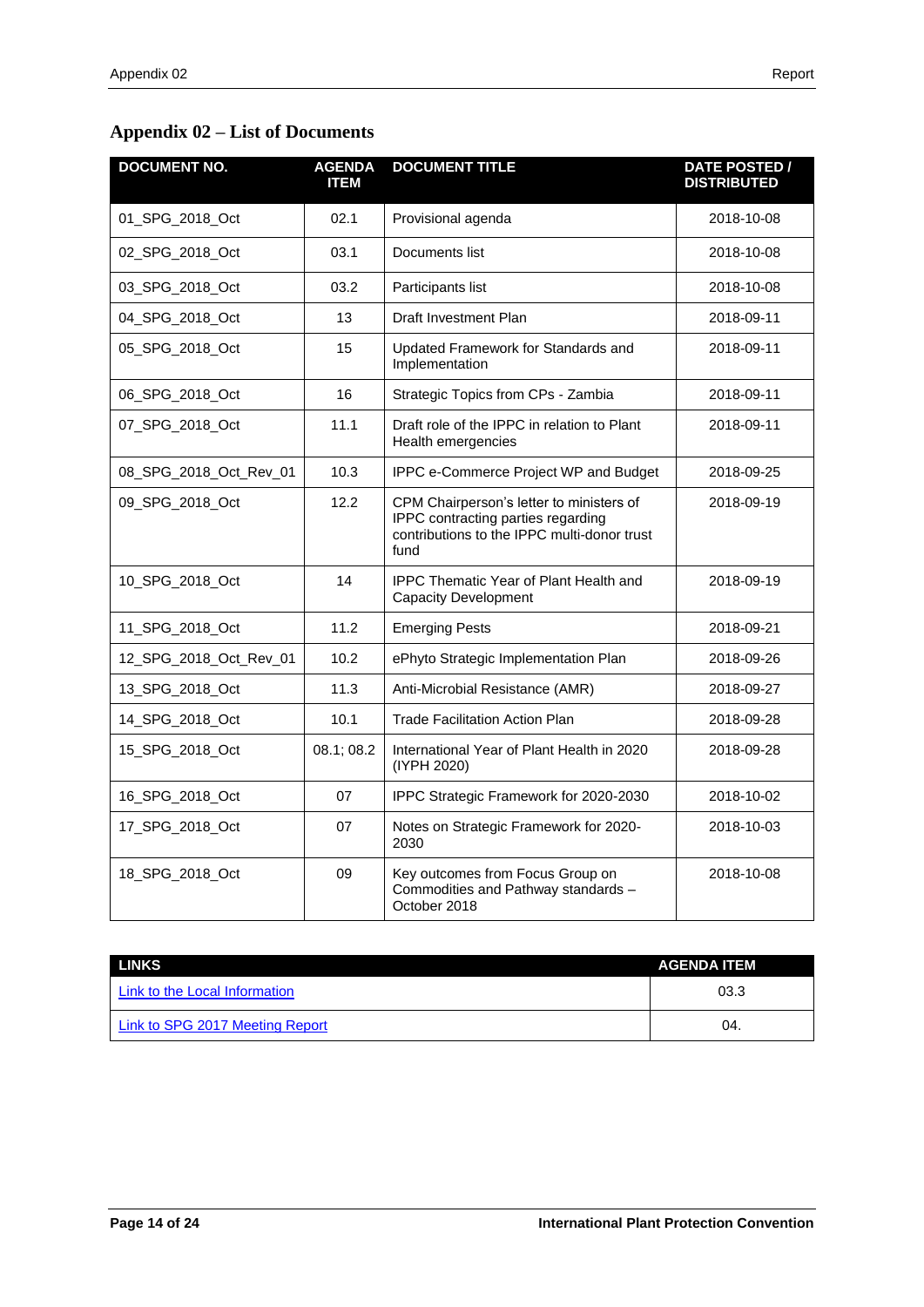# <span id="page-16-0"></span>**Appendix 03 – List of Participants**

|   | <b>Region /</b><br>Role                                                              | Name, mailing, address,<br>telephone                                                                                                                                                                                                                                                                                                                        | <b>Email address</b>            |
|---|--------------------------------------------------------------------------------------|-------------------------------------------------------------------------------------------------------------------------------------------------------------------------------------------------------------------------------------------------------------------------------------------------------------------------------------------------------------|---------------------------------|
| ✓ | SPG Chairperson<br>and Bureau Africa<br>Member                                       | <b>Mr Konan KOUAME</b><br>Inspecteur<br>Direction de la Protection des<br>Végétaux, du Contrôle et de la<br>Qualité<br>Ministère de l'Agriculture<br>B.P. V7 Abidjan,<br>Phone: (+225) 20 218442<br>Mobile: (+225) 07 903754<br><b>COTE D'IVOIRE</b>                                                                                                        | kouame@yahoo.fr;                |
| ✓ | <b>SPG</b><br>Bureau Latin America<br>and Caribbean Member<br><b>CPM Chairperson</b> | Mr Francisco Javier<br><b>TRUJILLO ARRIAGA</b><br>Director General de Sanidad<br>Vegetal<br>Servicio Nacional de Sanidad,<br>Inocuidad y Calidad<br>Agroalimentaria<br>Sagarpa,<br><b>Boulevard Adolfo Ruiz</b><br>Cortines, N 5010, Piso4<br>Ciudad de Mexico<br>Phone: (+52) 55 59051000<br><b>MEXICO</b>                                                 | trujillo@senasica.gob.mx;       |
| ✓ | <b>SPG</b><br><b>Bureau Member Pacific</b>                                           | <b>Ms Lois RANSOM</b><br>Assistant Secretary, Plant<br><b>Import Operations</b><br>GPO Box 858<br>Canberra ACT 2601<br>Ph.: (+61) 262723241<br>Mob.: (+61) 466327114<br><b>AUSTRALIA</b>                                                                                                                                                                    | Lois.ransom@agriculture.gov.au; |
| ✓ | <b>SPG</b><br><b>Bureau Member Asia</b>                                              | <b>Mr Fuxiang WANG</b><br>Deputy Director General,<br>National Agriculture Technical<br><b>Extension and Service centre</b><br>(NATESC)<br>Ministry of Agriculture<br>Room 630, Building No. Mai Zi<br>Dian Street<br>Chao Yang District, Beijing<br>100125<br>Ph.: 86-10-59194548<br>Fax.:<br>86-10-59194517<br>86-10-13701330221<br>Mob.:<br><b>CHINA</b> | wangfuxiang@agri.gov.cn         |

*(Updated 2018-10-12)*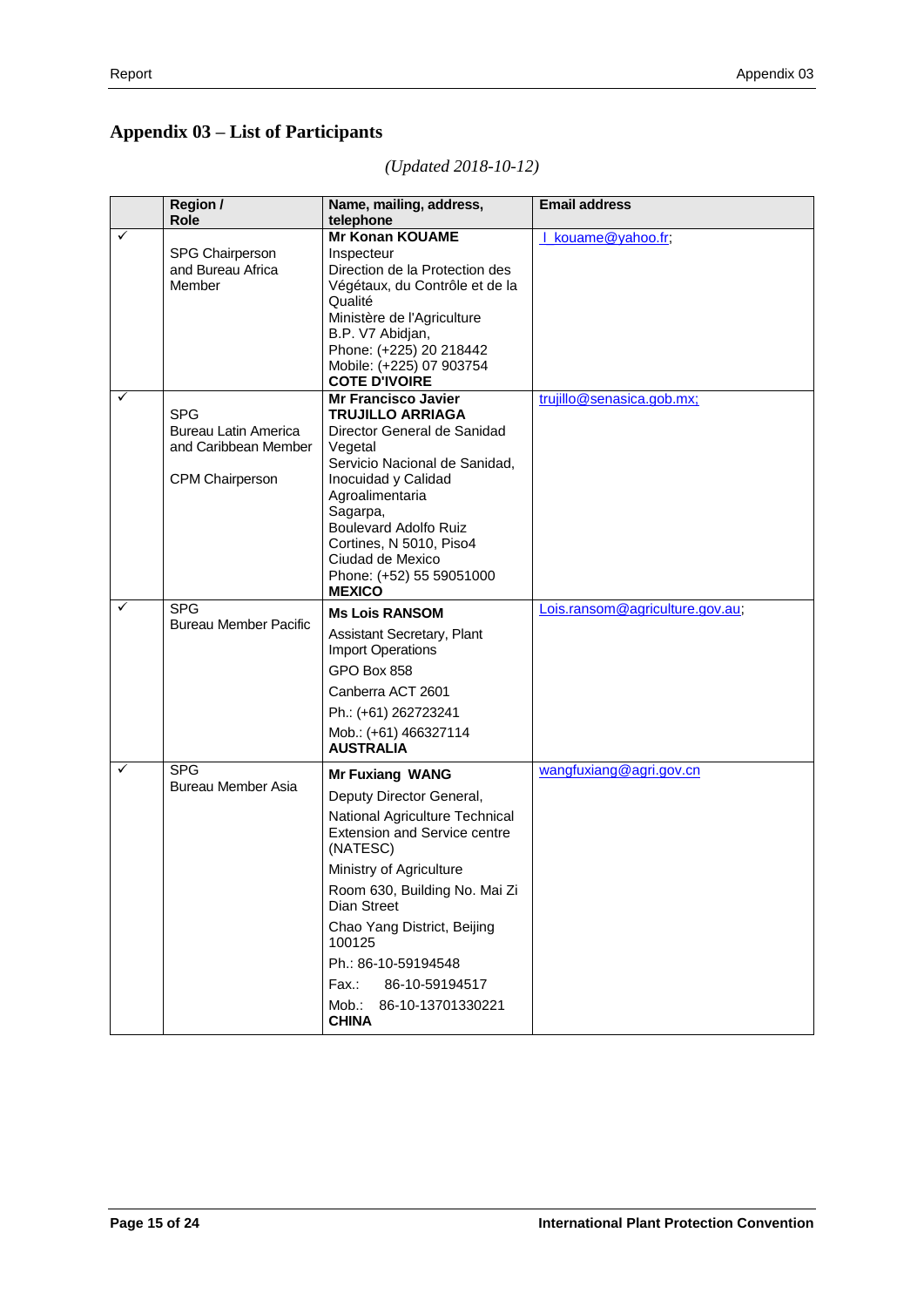|   | Region /<br>Role                             | Name, mailing, address,<br>telephone                                                                                                                                                                                                                                 | <b>Email address</b>                                 |
|---|----------------------------------------------|----------------------------------------------------------------------------------------------------------------------------------------------------------------------------------------------------------------------------------------------------------------------|------------------------------------------------------|
| ✓ | <b>SPG</b><br>Europe<br><b>Bureau Member</b> | <b>Ms Marica GATT</b><br>Director General (VPRD)<br>Veterinary and Phytosanitary<br><b>Regulation Division</b><br>Office of the Director General /<br>Abettori Street, Albertown,<br>Marsa<br>HRS 1123, Malta<br>Tel: 356 22925222<br><b>MALTA</b>                   | marica.gatt@gov.mt;                                  |
| ✓ | <b>SPG</b><br>IC Chairperson                 | <b>Ms Olga LAVRENTJEVA</b><br>Adviser on Phytosanitary<br><b>Matters</b><br>Plant Health Department<br>Ministry of Rural Affairs<br>Tel: +3726256535<br><b>ESTONIA</b>                                                                                               | olga.lavrentjeva@agri.ee;                            |
| ✓ | <b>SPG</b><br><b>Bureau North America</b>    | Mr Greg WOLFF<br>Canadian Food Inspection<br>Agency<br>59 Camelot Drive,<br>OTTAWA, ON.<br>K1A0Y9<br>Ph.: (+1) 613 773 7060<br>Mob.: (+1) 613 325 2941<br><b>CANADA</b>                                                                                              | greg.wolff@canada.ca;                                |
| ✓ | <b>SPG</b>                                   | <b>Mr Ralf LOPIAN</b><br>Senior Adviser<br><b>International Affairs</b><br>Department of Food and Health<br>Ministry of Agriculture and<br>Forestry<br>Mariankatu 11 A, PO Box 30,<br>Helsinki<br>Tel.: (+358) 295162329<br>Mob.: (+358) 405965698<br><b>FINLAND</b> | Ralf.Lopian@mmm.fi;                                  |
|   | <b>SPG</b>                                   | <b>Ms. Yulia SHVABAUSKENE</b><br>Deputy Head,<br>Federal Service for Veterinary<br>and Phytosanitary Surveillance<br>Address: 1/11, Orlikov pereulok,<br>Moscow, 107139,<br>Phone: +74956076266<br><b>RUSSIAN FEDERATION</b>                                         | fitoquarantine@mail.ru;<br>andintervniikr@gmail.com; |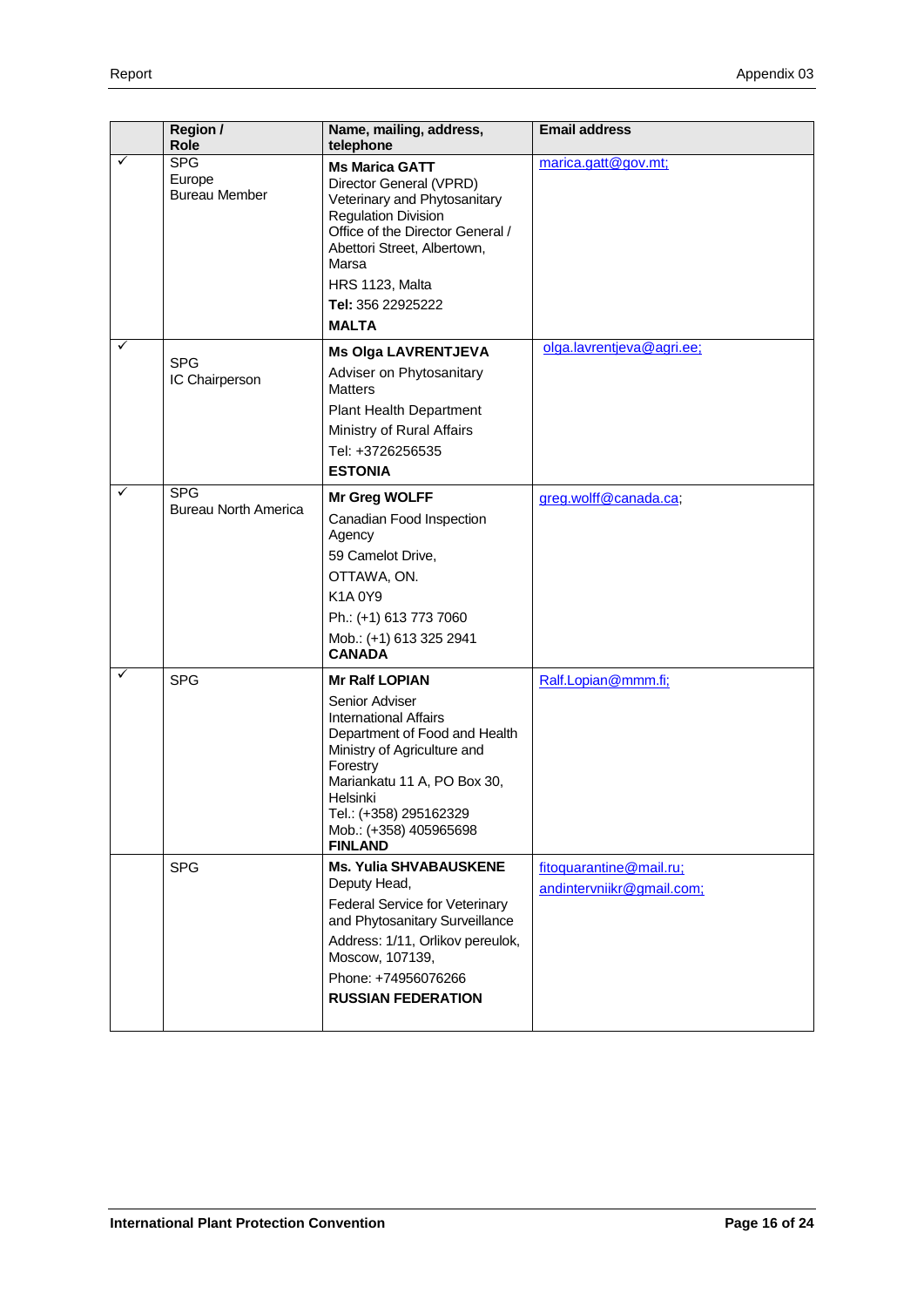|   | Region /<br><b>Role</b> | Name, mailing, address,<br>telephone                                                                                                                            | <b>Email address</b>     |
|---|-------------------------|-----------------------------------------------------------------------------------------------------------------------------------------------------------------|--------------------------|
| ✓ | <b>SPG</b>              | Dr. Kyu-Ock YIM                                                                                                                                                 | koyim@korea.kr;          |
|   |                         | Senior Researcher                                                                                                                                               |                          |
|   |                         | <b>Export Management Division</b>                                                                                                                               |                          |
|   |                         | Department of Plant Quarantine                                                                                                                                  |                          |
|   |                         | <b>Animal and Plant Quarantine</b><br>Agency (APQA)                                                                                                             |                          |
|   |                         | Ministry of Agriculture, Food and<br>Rural Affairs (MAFRA)                                                                                                      |                          |
|   |                         | 177, Hyeoksin 8-ro, Gimcheon-<br>si, Gyeongsangbuk-do                                                                                                           |                          |
|   |                         | Tel: (+82) 54 9120627                                                                                                                                           |                          |
|   |                         | Fax: (+82) 54 9120635<br><b>REPUBLIC OF KOREA</b>                                                                                                               |                          |
| ✓ | <b>SPG</b>              | Dr. Mi-chi YEA                                                                                                                                                  | kittymc@korea.kr;        |
|   |                         | <b>Assistant Director</b>                                                                                                                                       |                          |
|   |                         | <b>Export Management Division</b>                                                                                                                               |                          |
|   |                         | Department of Plant Quarantine                                                                                                                                  |                          |
|   |                         | <b>Animal and Plant Quarantine</b><br>Agency (APQA)                                                                                                             |                          |
|   |                         | Ministry of Agriculture, Food and<br>Rural Affairs (MAFRA)                                                                                                      |                          |
|   |                         | 177, Hyeoksin 8-ro, Gimcheon-<br>si, Gyeongsangbuk-do                                                                                                           |                          |
|   |                         | Republic of Korea                                                                                                                                               |                          |
|   |                         | Tel: (+82) 54 912 0632                                                                                                                                          |                          |
|   |                         | Fax: (+82) 54 912 0635                                                                                                                                          |                          |
|   |                         | <b>REPUBLIC OF KOREA</b>                                                                                                                                        |                          |
| ✓ | <b>SPG</b>              | Ms. Ingyu PARK                                                                                                                                                  | igpark@korea.kr;         |
|   |                         | <b>Assistant Director</b>                                                                                                                                       |                          |
|   |                         | Changwon District Office                                                                                                                                        |                          |
|   |                         | Yeongnam Regional Office                                                                                                                                        |                          |
|   |                         | Animal and Plant Quarantine<br>Agency (APQA)                                                                                                                    |                          |
|   |                         | Ministry of Agriculture, Food and<br>Rural Affairs (MAFRA)                                                                                                      |                          |
|   |                         | 6F Gyeongnam Regional<br>Government Complex, 10<br>Je2budu-ro,                                                                                                  |                          |
|   |                         | Masanhappo-gu, Changwon-si,<br>Gyeongsangnam-do, Republic of<br>Korea                                                                                           |                          |
|   |                         | Tel: (+82) 55 981 5428                                                                                                                                          |                          |
|   |                         | Fax: (+82) 55-246-5112                                                                                                                                          |                          |
|   |                         | <b>REPUBLIC OF KOREA</b>                                                                                                                                        |                          |
| ✓ | <b>SPG</b>              | Mr Antarjo DIKIN                                                                                                                                                | Antarjo.dikin@yahoo.com; |
|   |                         | Director of Plant Quarantine and<br><b>Bio-Safety</b><br>Indonesia Agricultural<br>Quarantine Agency<br>Jl. Harsono RM No. 3 Pasar<br>Minggu<br>Jakarta Selatan |                          |
|   |                         | <b>INDONESIA</b>                                                                                                                                                |                          |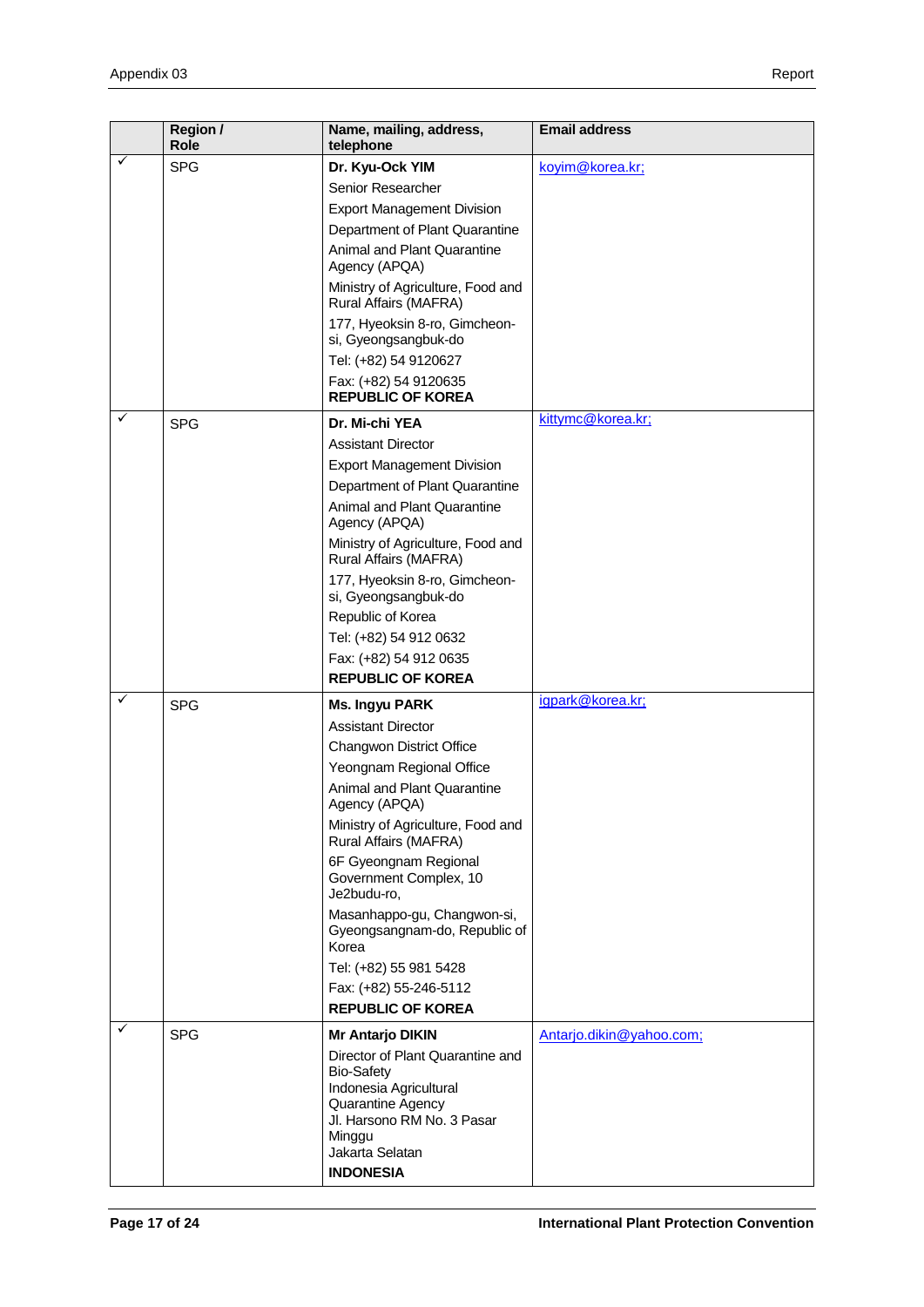|   | Region /<br>Role | Name, mailing, address,<br>telephone                                                                  | <b>Email address</b>          |
|---|------------------|-------------------------------------------------------------------------------------------------------|-------------------------------|
| ✓ | <b>SPG</b>       | Mr. Teppei SHIGEMI                                                                                    | teppei_shigemi780@maff.go.jp; |
|   |                  | Deputy director                                                                                       |                               |
|   |                  | International Affairs Office                                                                          |                               |
|   |                  | <b>Plant Protection Division</b>                                                                      |                               |
|   |                  | Food Safety and Consumer<br>Affairs Bureau                                                            |                               |
|   |                  | Ministry of Agriculture, Forestry<br>and Fisheries (MAFF) of JAPAN                                    |                               |
|   |                  | Phone: (+81) 3 35025978<br><b>JAPAN</b>                                                               |                               |
| ✓ | <b>SPG</b>       | <b>Ms. Natsumi YAMADA</b>                                                                             | natsumi_yamada740@maff.go.jp; |
|   |                  | Section chief                                                                                         |                               |
|   |                  | International Affairs Office                                                                          |                               |
|   |                  | <b>Plant Protection Division</b>                                                                      |                               |
|   |                  | Food Safety and Consumer<br>Affairs Bureau                                                            |                               |
|   |                  | Ministry of Agriculture, Forestry<br>and Fisheries (MAFF) of JAPAN                                    |                               |
|   |                  | Phone: (+81) 3 35025978                                                                               |                               |
|   |                  | <b>JAPAN</b>                                                                                          |                               |
| ✓ | <b>SPG</b>       | <b>Ms Mable MUDENDA</b>                                                                               | banji.mudenda@gmail.com;      |
|   |                  | Senior Agricultural research<br>officer                                                               |                               |
|   |                  | Zambia Agriculture research<br>insititute                                                             |                               |
|   |                  | <b>Plant Quarantine and</b><br><b>Phytosanitary Service</b>                                           |                               |
|   |                  | IP/Bag 7, Chilanga                                                                                    |                               |
|   |                  | Tel:+ 260972413201<br><b>ZAMBIA</b>                                                                   |                               |
| ✓ | <b>SPG</b>       |                                                                                                       | peter.thomson@mpi.govt.nz;    |
|   |                  | <b>Mr Peter THOMSON</b>                                                                               |                               |
|   |                  | Ministry for Primary Industries                                                                       |                               |
|   |                  | Director - Plants, Food and<br>Environment                                                            |                               |
|   |                  | PO Box 2526, Wellington 6140                                                                          |                               |
| ✓ |                  | Phone: (+64 298940353)<br><b>NEW ZEALAND</b>                                                          |                               |
|   | <b>SPG</b>       | <b>Mr Charles Shey NYING</b>                                                                          | nyingcha@yahoo.com;           |
|   |                  | Director, Department of<br><b>Regulation and Quality Control</b><br>of Agricultural Input and Produce |                               |
|   |                  | Ministry of Agriculture and Rural<br>Development<br>(MINADER), Yaounde-                               |                               |
|   |                  | Tel. (237) 222316770/ (237)<br>675667000                                                              |                               |
|   |                  | <b>CAMEROON</b>                                                                                       |                               |
| ✓ | <b>SPG</b>       | <b>Mr Ezequiel FERRO</b>                                                                              | eferro@senasa.gov.ar;         |
|   |                  | Phytosanitary International<br>Affairs-SENASA                                                         |                               |
|   |                  | Phone: (+54) 1141215091<br><b>ARGENTINA</b>                                                           |                               |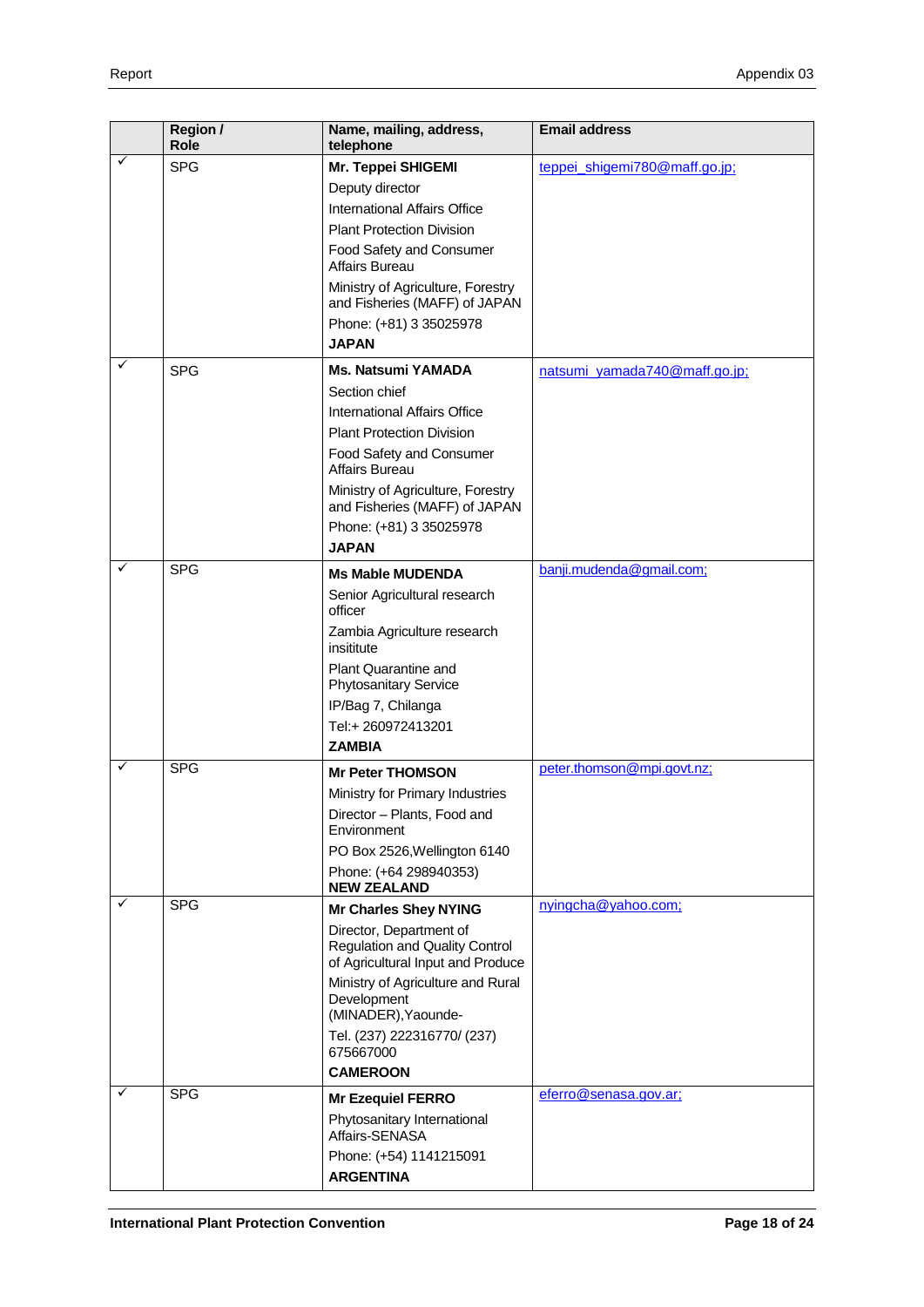|        | Region /<br>Role         | Name, mailing, address,<br>telephone                                                                                                                                                                                                                                                                                       | <b>Email address</b>                                 |
|--------|--------------------------|----------------------------------------------------------------------------------------------------------------------------------------------------------------------------------------------------------------------------------------------------------------------------------------------------------------------------|------------------------------------------------------|
| ✓      | <b>SPG</b>               | Mr. Diego QUIROGA<br>Director Nacional de Protección<br>Vegetal<br>Servicio Nacional de Sanidad y<br>Calidad Agroalimentaria<br>(SENASA)<br>Avenida Paseo Colón 315, Piso<br>$4^{\circ}$ , Dpto. B<br>Ciudad Autónoma de Buenos<br>Aires (C1063ACD)<br>Tel. (5411) 4121-5495/5176<br><b>ARGENTINA</b>                      | dnpv@senasa.gov.ar<br>dquiroga@senasa.gov.ar;        |
| ✓      | <b>SPG</b>               | <b>Mr Osama EL-LISSY</b><br>Deputy Administrator, Plant<br><b>Protection and Quarantine</b><br>(PPQ), Head NPPO<br>Animal and Plant Health<br><b>Inspection Service</b><br>United States Department of<br>Agriculture<br>1400 Independence Avenue,<br>SW, J.H. Whitter Bldg. 302.e<br>Washington, D.C. 20250<br><b>USA</b> | osama.a.el-lissy@usda.gov                            |
| ✓      | <b>SPG</b>               | <b>Mr John GREIFER</b><br>Animal and Plant Health<br><b>Inspection Service</b><br>United States Department of<br>Agriculture<br>1400 Independence Avenue,<br>SW, rm1128 South Bldg.<br>Washington, D.C. 20250<br><b>USA</b>                                                                                                | John.K.Greifer@aphis.usda.gov;                       |
| ✓<br>✓ | <b>SPG</b><br><b>SPG</b> | <b>Ms Paulina GABOR</b><br>General Manager<br>National Phytosanitary<br>Authority<br>Tel. +4 021 2703254<br><b>ROMANIA</b><br><b>Ms Ovidia Ramona POPA</b>                                                                                                                                                                 | paulina.gabor@madr.ro;<br>ramona.popa@madr.ro;       |
|        |                          | National Phytosanitary<br>Authority<br>Tel. +4 021 2703254<br><b>ROMANIA</b>                                                                                                                                                                                                                                               |                                                      |
| ✓      | <b>SPG</b>               | <b>Mr George STANICA</b><br>National Phytosanitary<br>Authority<br>Tel. +4 021 2703254<br><b>ROMANIA</b>                                                                                                                                                                                                                   | george.stanica@anfdf.ro;<br>George.stanica@madra.ro; |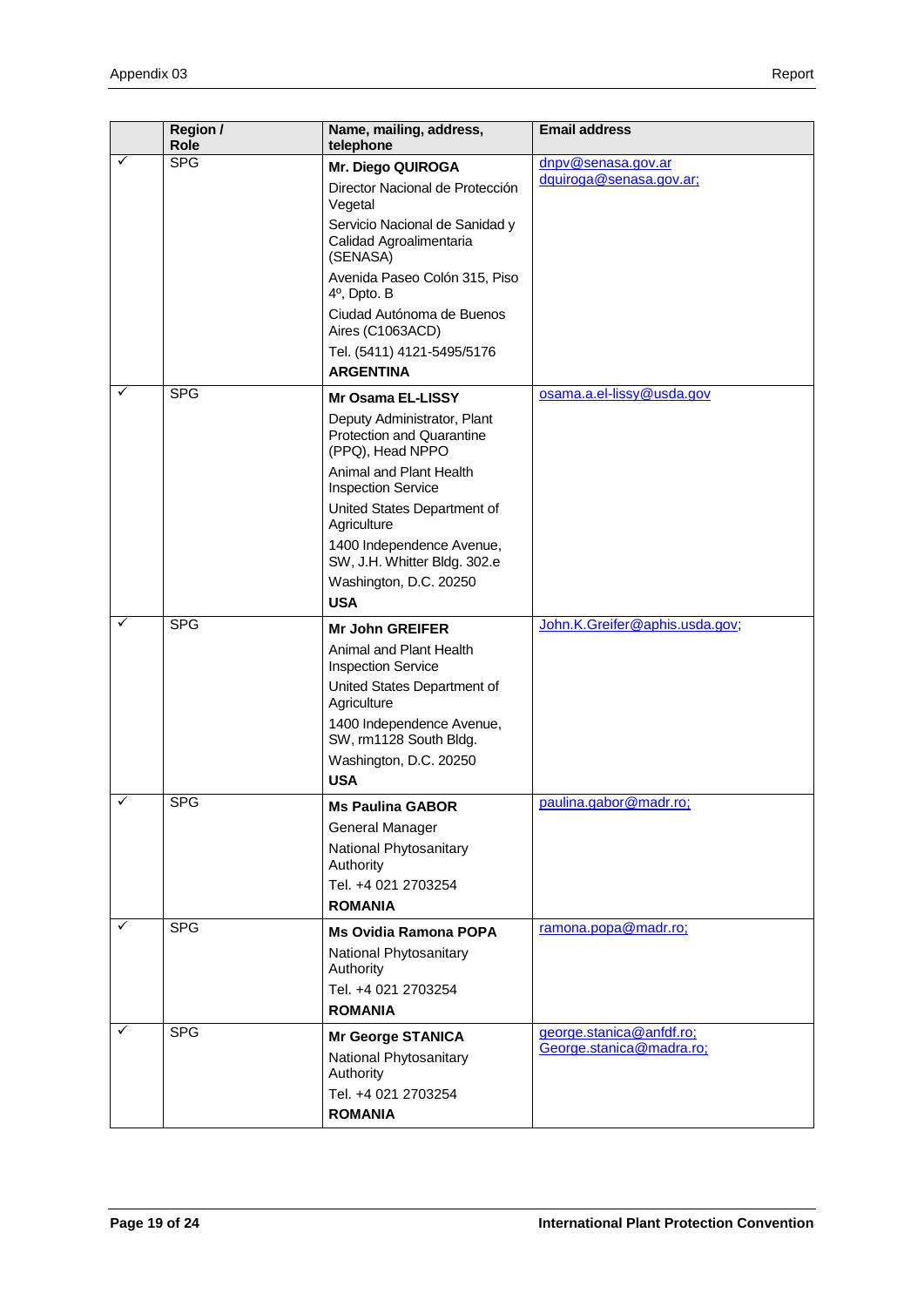|              | Region /<br>Role | Name, mailing, address,<br>telephone                                                                                                                                                                     | <b>Email address</b>       |
|--------------|------------------|----------------------------------------------------------------------------------------------------------------------------------------------------------------------------------------------------------|----------------------------|
| ✓            | <b>SPG</b>       | <b>Martin G WARD</b><br>Director-General/Directeur<br>Général                                                                                                                                            | martin.ward@eppo.int;      |
|              |                  | European and Mediterranean<br>Plant Protection Organization<br>(EPPO/OEPP)                                                                                                                               |                            |
|              |                  | Tel: +33 (0) 1 45 20 77 94                                                                                                                                                                               |                            |
|              |                  | 21 boulevard Richard Lenoir<br><b>75011 PARIS</b><br><b>EPPO</b>                                                                                                                                         |                            |
| ✓            | <b>SPG</b>       | Eng. Youssef AL MASRI                                                                                                                                                                                    | yalmasri755@yahoo.com;     |
|              |                  | <b>Head of Plant Protection</b><br>Department                                                                                                                                                            |                            |
|              |                  | <b>IPPC Contact Point</b>                                                                                                                                                                                |                            |
|              |                  | Ministry of agriculture<br><b>LEBANON</b>                                                                                                                                                                |                            |
| ✓            | <b>SPG</b>       | <b>Roman VAGNER</b>                                                                                                                                                                                      | Roman.VAGNER@ec.europa.eu; |
|              |                  | DG Health&Food Safety<br>(SANTE)                                                                                                                                                                         |                            |
|              |                  | Unit G.1: Plant Health                                                                                                                                                                                   |                            |
|              |                  | Office address: B-232 04/068<br>Phone: +32 (02) 2959664                                                                                                                                                  |                            |
|              |                  | <b>EUROPEAN COMMISSION</b>                                                                                                                                                                               |                            |
| $\checkmark$ | <b>SPG</b>       | <b>Marco TRAA</b>                                                                                                                                                                                        | m.j.w.traa@minez.nl;       |
|              |                  | Senior Staff Officer                                                                                                                                                                                     |                            |
|              |                  | Phytosanitary Affairs                                                                                                                                                                                    |                            |
|              |                  | Ministry of Agriculture, Nature<br>and Food Quality                                                                                                                                                      |                            |
|              |                  | THE NETHERLANDS                                                                                                                                                                                          |                            |
| ✓            | <b>SPG</b>       | <b>Sam BISHOP</b>                                                                                                                                                                                        | sam.bishop@defra.gov.uk;   |
|              |                  | Lead for International plant<br>health policy, risk co-ordination,<br>and trade   Plant Health Team  <br>Animal and Plant Health<br>Programme   Department for<br>Environment, Food and Rural<br>Affairs |                            |
|              |                  | Direct: +44 (0) 2080262506<br>Mobile: +44 (0) 7827976902                                                                                                                                                 |                            |
|              |                  | <b>UK</b>                                                                                                                                                                                                |                            |
| ✓            | <b>SPG</b>       | <b>Josep ARMENGOL</b><br>Universitat Politècnica de<br>València<br>Camino de Vera s/n<br>46022 Valencia<br><b>SPAIN</b>                                                                                  | planthealth@upv.es;        |
| ✓            | <b>SPG</b>       | Inmaculada LAZARO<br>Universitat Politècnica de<br>València<br>Camino de Vera s/n<br>46022 Valencia<br><b>SPAIN</b>                                                                                      | planthealth@upv.es;        |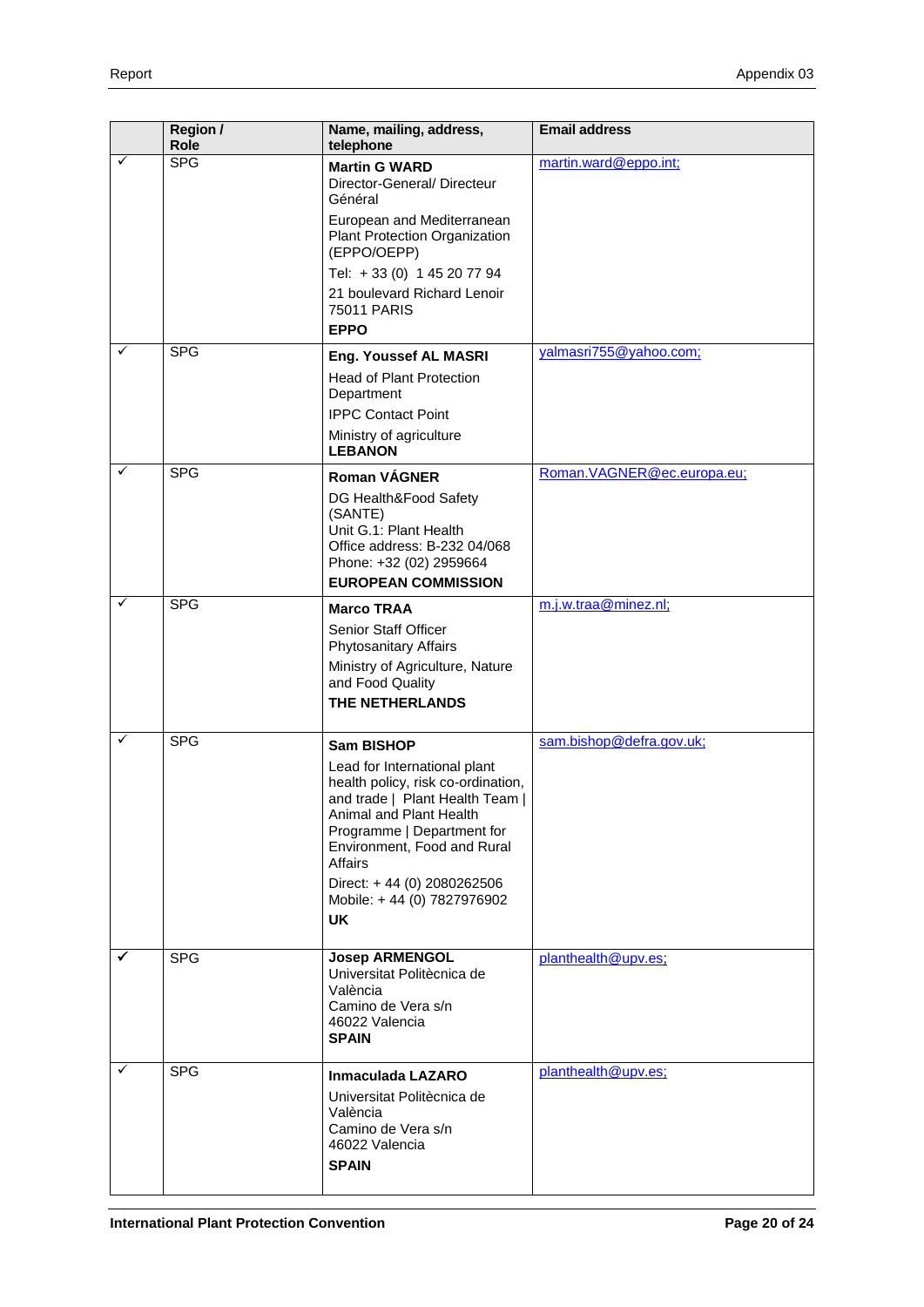| Region /<br><b>Role</b> | Name, mailing, address,<br>telephone                             | <b>Email address</b>          |
|-------------------------|------------------------------------------------------------------|-------------------------------|
| <b>SPG</b>              | Dr Jean Gérard MEZUI<br>M'ELLA.                                  | jeangerardmezuimella@yahoo.fr |
|                         | <b>Executive Director</b><br>Yaoundé Cameroon<br><b>AU-IAPSC</b> |                               |

#### **Others**

|   | Region /    | Name, mailing, address, telephone, | <b>Email address</b>     |
|---|-------------|------------------------------------|--------------------------|
|   | Role        | nationality                        |                          |
| ✓ | <b>IPPC</b> | Mr Jingyuan XIA                    | Jingyuan.Xia@fao.org;    |
|   | Secretariat |                                    |                          |
| ✓ | <b>IPPC</b> | <b>Mr Shoki AL DOBAI</b>           | Shoki.Aldobai@fao.org;   |
|   | Secretariat |                                    |                          |
| ✓ | <b>IPPC</b> | <b>Mr Brent LARSON</b>             | Brent.Larson@fao.org;    |
|   | Secretariat |                                    |                          |
| ✓ | <b>IPPC</b> | <b>Mr Avetik NERSISYAN</b>         | Avetik.Nersisyan@fao.org |
|   | Secretariat |                                    |                          |
| ✓ | <b>IPPC</b> | <b>Mr Marko BENOVIC</b>            | Marko.Benovic@fao.org;   |
|   | Secretariat |                                    |                          |
| ✓ | <b>IPPC</b> | <b>Mr Mirko MONTUORI</b>           | Mirko.Montuori@fao.org;  |
|   | Secretariat |                                    |                          |
| ✓ | <b>IPPC</b> | <b>Ms Denise MELVIN</b>            | Denise.Melvin@fao.org;   |
|   | Secretariat |                                    |                          |
| ✓ | <b>IPPC</b> | <b>Mr Craig FEDCHOCK</b>           | craig@fedchock.com;      |
|   | Secretariat |                                    |                          |
| ✓ | <b>IPPC</b> | <b>Ms Dorota BUZON</b>             | Dorota.Buzon@fao.org     |
|   | Secretariat |                                    |                          |
| ✓ | <b>IPPC</b> | <b>Ms Adriana Moreira</b>          | Adriana.Moreira@fao.org  |
|   | Secretariat |                                    |                          |